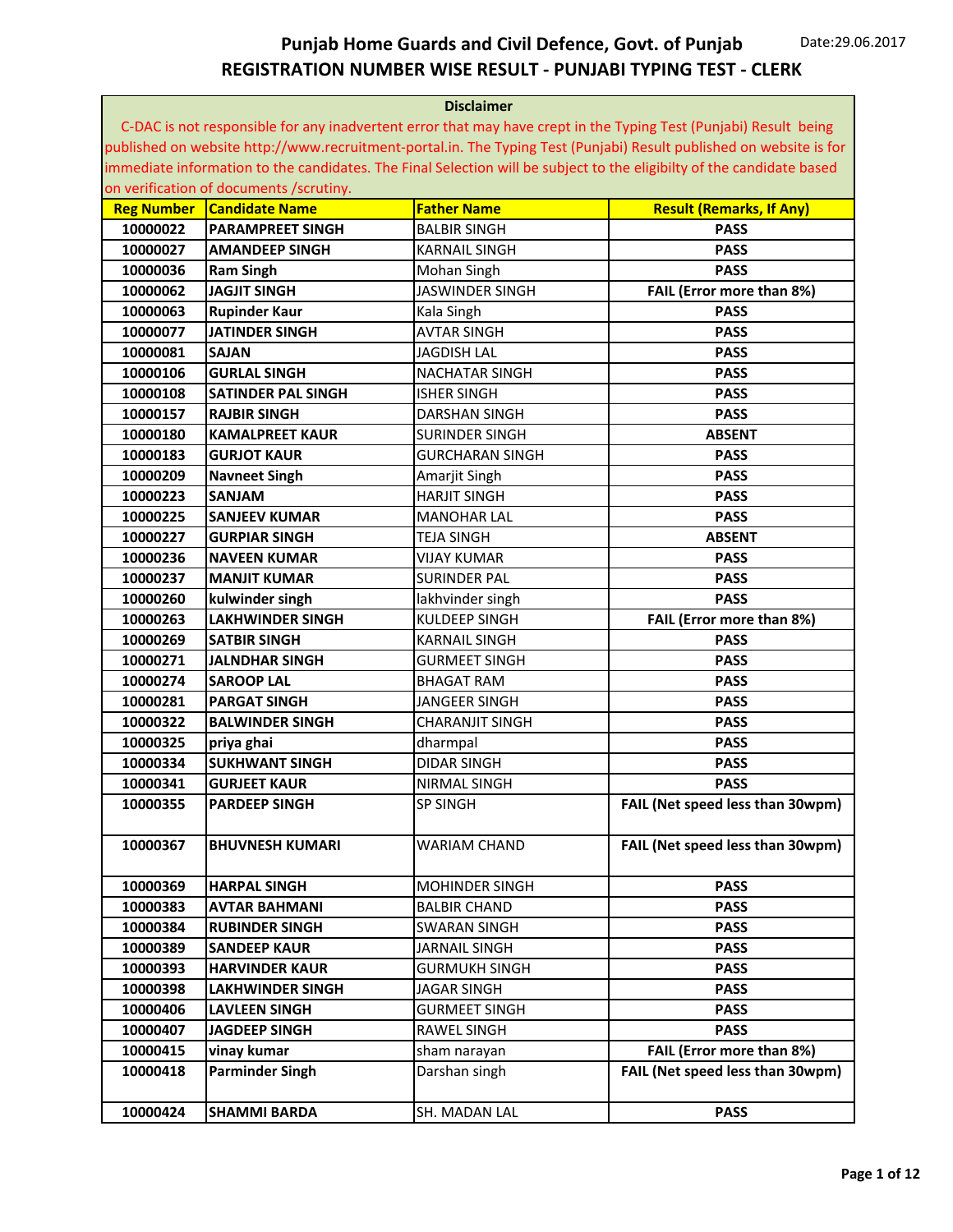| <b>Disclaimer</b> |                                         |                             |                                                                                                                       |
|-------------------|-----------------------------------------|-----------------------------|-----------------------------------------------------------------------------------------------------------------------|
|                   |                                         |                             | C-DAC is not responsible for any inadvertent error that may have crept in the Typing Test (Punjabi) Result being      |
|                   |                                         |                             | published on website http://www.recruitment-portal.in. The Typing Test (Punjabi) Result published on website is for   |
|                   |                                         |                             | immediate information to the candidates. The Final Selection will be subject to the eligibilty of the candidate based |
|                   | on verification of documents /scrutiny. |                             |                                                                                                                       |
| <b>Reg Number</b> | <b>Candidate Name</b>                   | <b>Father Name</b>          | <b>Result (Remarks, If Any)</b>                                                                                       |
| 10000439          | <b>Lakhvir Singh</b>                    | Jasvir Singh                | <b>PASS</b>                                                                                                           |
| 10000445          | <b>SIMRANDEEP SINGH</b>                 | <b>SURJIT SINGH</b>         | <b>PASS</b>                                                                                                           |
| 10000451          | <b>GURTAR SINGH</b>                     | <b>GURBANS SINGH</b>        | <b>PASS</b>                                                                                                           |
| 10000455          | <b>TARANDEEP KAUR</b>                   | <b>GURBANS SINGH</b>        | <b>PASS</b>                                                                                                           |
| 10000467          | <b>NATHU RAM</b>                        | <b>MOMAN CHAND</b>          | <b>PASS</b>                                                                                                           |
| 10000470          | <b>SANDEEP KAUR</b>                     | <b>HAKAM SINGH</b>          | <b>PASS</b>                                                                                                           |
| 10000501          | <b>DEEPAK SINGH</b>                     | BACHAN SINGH                | <b>PASS</b>                                                                                                           |
| 10000536          | <b>GURINDER PAL SINGH</b>               | BALWINDER SINGH             | <b>PASS</b>                                                                                                           |
| 10000537          | <b>KAMALJEET SINGH</b>                  | <b>BALWINDER SINGH</b>      | <b>PASS</b>                                                                                                           |
| 10000539          | <b>RANDEEP SINGH</b>                    | ANGREJ SINGH                | <b>ABSENT</b>                                                                                                         |
| 10000551          | <b>GURPARTAP SINGH</b>                  | <b>DILBAG SINGH</b>         | FAIL (Error more than 8%)                                                                                             |
| 10000556          | <b>BALTEJ SINGH</b>                     | <b>DARSHAN SINGH</b>        | <b>PASS</b>                                                                                                           |
| 10000567          | <b>AXMEEN KAUR</b>                      | <b>RANJIT SINGH</b>         | <b>PASS</b>                                                                                                           |
| 10000634          | <b>MANPREET KAUR</b>                    | <b>KESAR SINGH</b>          | <b>PASS</b>                                                                                                           |
| 10000640          | <b>SATVINDER SINGH</b>                  | <b>LABH SINGH</b>           | FAIL (Net speed less than 30wpm)                                                                                      |
|                   |                                         |                             |                                                                                                                       |
| 10000642          | <b>SHASHI KUMAR</b>                     | <b>JAI PAL</b>              | <b>PASS</b>                                                                                                           |
| 10000679          | <b>GURDAS SINGH</b>                     | <b>GURJIT SINGH</b>         | <b>PASS</b>                                                                                                           |
| 10000701          | <b>VIKRAMJIT SINGH</b>                  | <b>SWARAN SINGH</b>         | <b>PASS</b>                                                                                                           |
| 10000704          | <b>RAVI RAJAN</b>                       | AJIT KUMAR                  | FAIL (Net speed less than 30wpm                                                                                       |
|                   |                                         |                             | and Error more than 8%)                                                                                               |
| 10000711          | Sandeep Kaur                            | Amar Nath                   | <b>PASS</b>                                                                                                           |
| 10000737          | <b>RAKESH KUMAR</b>                     | <b>CHETAN DEV</b>           | <b>PASS</b>                                                                                                           |
| 10000753          | <b>KULDEEP</b>                          | <b>SURINDER KUMAR</b>       | <b>PASS</b>                                                                                                           |
| 10000755          | <b>SUKHWINDER SINGH</b>                 | <b>SUKHPAL SINGH</b>        | FAIL (Net speed less than 30wpm)                                                                                      |
|                   |                                         |                             |                                                                                                                       |
| 10000758          | RAMANDEEP KAUR                          | <b>DALBIR RAM</b>           | <b>PASS</b>                                                                                                           |
| 10000761          | RAMANDEEP SINGH                         | SHAMSHER SINGH              | <b>PASS</b>                                                                                                           |
| 10000765          | <b>MANGA RAM SINGH</b>                  | <b>HARDEV SINGH</b>         | <b>PASS</b>                                                                                                           |
| 10000771          | Amarjeet Kaur                           | S. Raj Singh                | FAIL (Net speed less than 30wpm                                                                                       |
|                   |                                         |                             | and Error more than 8%)                                                                                               |
| 10000786          | <b>MANDEEP KAUSHAL</b>                  | <b>NASEEB CHAND KAUSHAL</b> | <b>PASS</b>                                                                                                           |
| 10000791          | <b>JASPAL KAUR</b>                      | PAVITAR SINGH               | <b>PASS</b>                                                                                                           |
| 10000792          | <b>SANDEEP KUMAR</b>                    | <b>GARIB DASS</b>           | <b>PASS</b>                                                                                                           |
| 10000793          | <b>AMANDEEP KAUR</b>                    | MITHU SINGH                 | <b>PASS</b>                                                                                                           |
| 10000798          | <b>AKHIL KUMAR</b>                      | <b>DES RAJ</b>              | <b>PASS</b>                                                                                                           |
| 10000811          | <b>PANKUSH</b>                          | ASHOK KUMAR                 | <b>PASS</b>                                                                                                           |
| 10000815          | Ranjeet Kaur                            | Shem Singh                  | <b>PASS</b>                                                                                                           |
| 10000842          | <b>RAJ KUMAR</b>                        | <b>HANS RAJ</b>             | FAIL (Error more than 8%)                                                                                             |
| 10000855          | <b>AJAY KUMAR</b>                       | <b>BACHAN RAM</b>           | <b>PASS</b>                                                                                                           |
| 10000862          | <b>ANGREJ SINGH</b>                     | PAL SINGH                   | <b>PASS</b>                                                                                                           |
| 10000876          | <b>HARMANDEEP KAUR</b>                  | GURDARSHAN SINGH            | FAIL (Net speed less than 30wpm)                                                                                      |
|                   |                                         |                             |                                                                                                                       |
| 10000883          | <b>AKASHDEEP SINGH</b>                  | AVTAR SINGH                 | <b>PASS</b>                                                                                                           |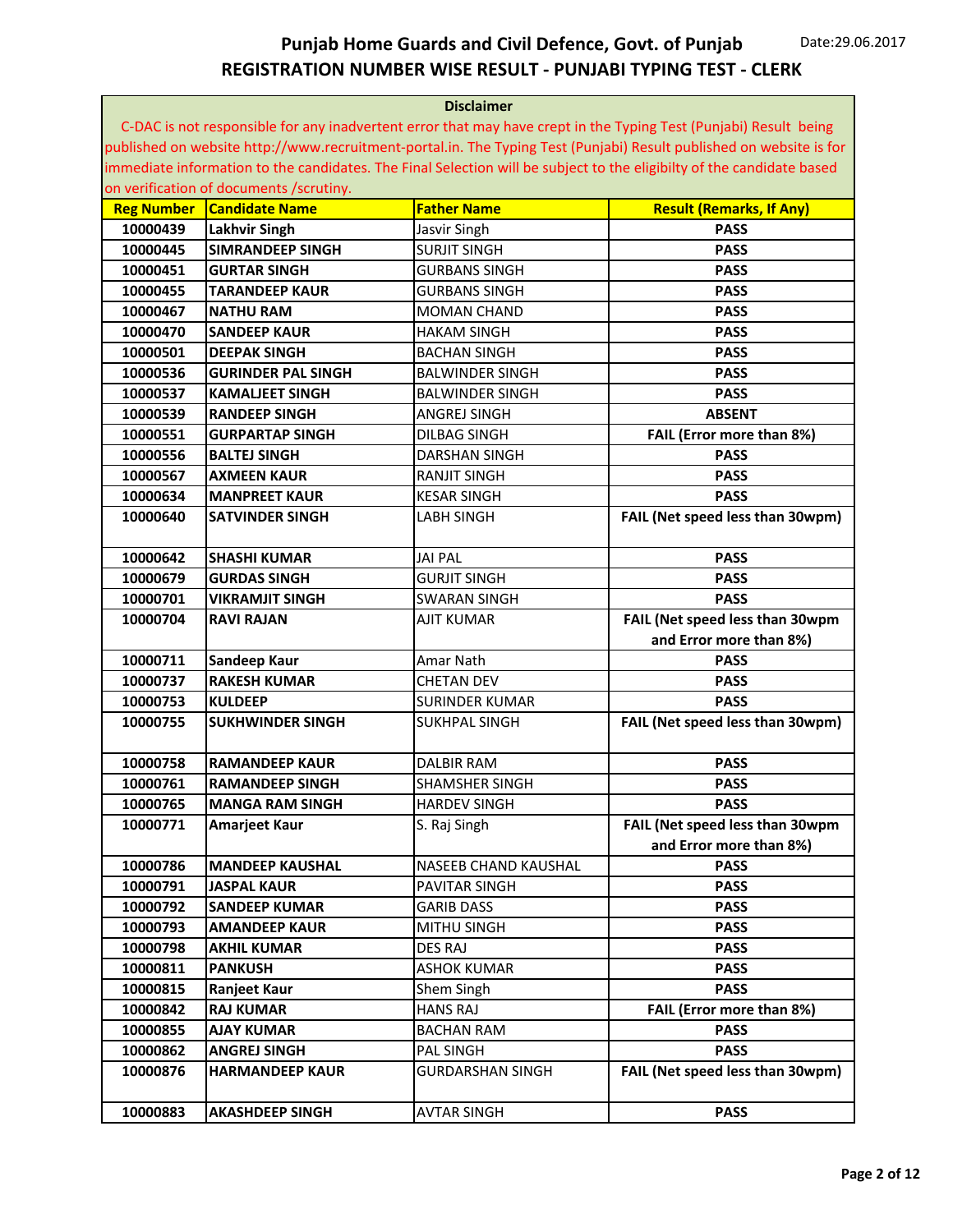| <b>Disclaimer</b> |                                         |                        |                                                                                                                       |
|-------------------|-----------------------------------------|------------------------|-----------------------------------------------------------------------------------------------------------------------|
|                   |                                         |                        | C-DAC is not responsible for any inadvertent error that may have crept in the Typing Test (Punjabi) Result being      |
|                   |                                         |                        | published on website http://www.recruitment-portal.in. The Typing Test (Punjabi) Result published on website is for   |
|                   |                                         |                        | immediate information to the candidates. The Final Selection will be subject to the eligibilty of the candidate based |
|                   | on verification of documents /scrutiny. |                        |                                                                                                                       |
| <b>Reg Number</b> | <b>Candidate Name</b>                   | <b>Father Name</b>     | <b>Result (Remarks, If Any)</b>                                                                                       |
| 10000901          | <b>KARMJIT SHARMA</b>                   | <b>BANT RAM</b>        | <b>PASS</b>                                                                                                           |
| 10000903          | <b>ASHOK KUMAR</b>                      | SH JAGDISH CHAND       | FAIL (Error more than 8%)                                                                                             |
| 10000916          | <b>SURINDER KUMAR</b>                   | <b>MADAN LAL</b>       | <b>PASS</b>                                                                                                           |
| 10000932          | <b>PALWINDERJEET SINGH</b>              | <b>PURAN CHAND</b>     | <b>PASS</b>                                                                                                           |
| 10000935          | <b>MANJEET SINGH</b>                    | <b>GURJANT SINGH</b>   | <b>PASS</b>                                                                                                           |
| 10000936          | <b>SUKHBIR KAUR</b>                     | <b>PARKASH SINGH</b>   | <b>PASS</b>                                                                                                           |
| 10000955          | <b>KULDEEP SINGH</b>                    | MUKHTIAR SINGH         | FAIL (Net speed less than 30wpm)                                                                                      |
|                   |                                         |                        |                                                                                                                       |
| 10000965          | <b>CHANDARJEET YADAV</b>                | PARMESHWAR YADAV       | <b>PASS</b>                                                                                                           |
| 10000980          | <b>PANVIR KAUR</b>                      | <b>SWARAN SINGH</b>    | FAIL (Net speed less than 30wpm)                                                                                      |
|                   |                                         |                        |                                                                                                                       |
| 10000984          | <b>VIJAY KUMAR</b>                      | RAMU                   | <b>PASS</b>                                                                                                           |
| 10000985          | <b>PARMJIT KAUR</b>                     | <b>BHARPOOR SINGH</b>  | <b>ABSENT</b>                                                                                                         |
| 10000987          | <b>SOMMY KUMAR</b>                      | <b>HUKAM CHAND</b>     | <b>ABSENT</b>                                                                                                         |
| 10000990          | <b>BALJINDER SINGH</b>                  | <b>JASWANT SINGH</b>   | <b>PASS</b>                                                                                                           |
| 10000997          | <b>TARANJOT KAUR</b>                    | MANOHAR SINGH          | <b>PASS</b>                                                                                                           |
| 10001008          | NIDHI SHARMA                            | ANIL KUMAR SHARMA      | <b>PASS</b>                                                                                                           |
| 10001015          | <b>IDRIS UDEEN</b>                      | <b>RAHEES UDEEN</b>    | <b>PASS</b>                                                                                                           |
| 10001040          | <b>MADHU BALA</b>                       | <b>HUSAN LAL</b>       | <b>PASS</b>                                                                                                           |
| 10001054          | <b>SANDEEP SHARMA</b>                   | <b>BANT RAM</b>        | <b>PASS</b>                                                                                                           |
| 10001060          | <b>VINOD KUMAR</b>                      | <b>SIYA RAM</b>        | <b>PASS</b>                                                                                                           |
| 10001074          | <b>GURJEET SINGH</b>                    | <b>GURDIAL SINGH</b>   | FAIL (Net speed less than 30wpm)                                                                                      |
|                   |                                         |                        |                                                                                                                       |
| 10001112          | <b>BHAGWAN SINGH NEGI</b>               | <b>MOHAN SINGH</b>     | <b>PASS</b>                                                                                                           |
| 10001119          | <b>NIRIA</b>                            | <b>MOHAN LAL</b>       | FAIL (Net speed less than 30wpm                                                                                       |
|                   |                                         |                        | and Error more than 8%)                                                                                               |
| 10001134          | <b>LAKHVIR SINGH</b>                    | <b>HARBILAS SINGH</b>  | FAIL (Net speed less than 30wpm)                                                                                      |
|                   |                                         |                        |                                                                                                                       |
|                   |                                         |                        |                                                                                                                       |
| 10001138          | <b>GURVINDER SINGH</b>                  | <b>JEET SINGH</b>      | FAIL (Net speed less than 30wpm)                                                                                      |
|                   |                                         |                        |                                                                                                                       |
| 10001146          | pardeep singh                           | rajinder singh         | <b>PASS</b>                                                                                                           |
| 10001155          | Pardeep Kumar                           | Janak Raj              | <b>ABSENT</b>                                                                                                         |
| 10001163          | <b>PARWINDER SINGH</b>                  | <b>BHAG SINGH</b>      | <b>PASS</b>                                                                                                           |
| 10001186          | <b>BABALDEEP SINGH</b>                  | SURINDERPAL SINGH      | <b>ABSENT</b>                                                                                                         |
| 10001194          | <b>AMRITPAL SINGH</b>                   | <b>AVTAR SINGH</b>     | <b>PASS</b>                                                                                                           |
| 10001197          | <b>PARDEEP GARG</b>                     | <b>KULDEEP CHAND</b>   | <b>PASS</b>                                                                                                           |
| 10001201          | VICKRAMJEET SINGH BAINS                 | <b>DIDAR SINGH</b>     | FAIL (Net speed less than 30wpm                                                                                       |
|                   |                                         |                        | and Error more than 8%)                                                                                               |
| 10001230          | <b>Ashish Goyal</b>                     | Sh. Pardeep Goyal      | <b>PASS</b>                                                                                                           |
| 10001234          | <b>JASPREET SINGH DHILLON</b>           | <b>BHUPINDER SINGH</b> | <b>PASS</b>                                                                                                           |
| 10001243          | <b>JAGVIR SINGH</b>                     | KULDEEP SINGH          | <b>PASS</b>                                                                                                           |
| 10001244          | <b>Gian Chand</b>                       | Nand Lal               | <b>PASS</b>                                                                                                           |
| 10001245          | <b>SUKHVEER SINGH</b>                   | JOGINDER SINGH         | <b>PASS</b>                                                                                                           |
| 10001246          | <b>AMARPAL SINGH</b>                    | VARYAM SINGH           | <b>ABSENT</b>                                                                                                         |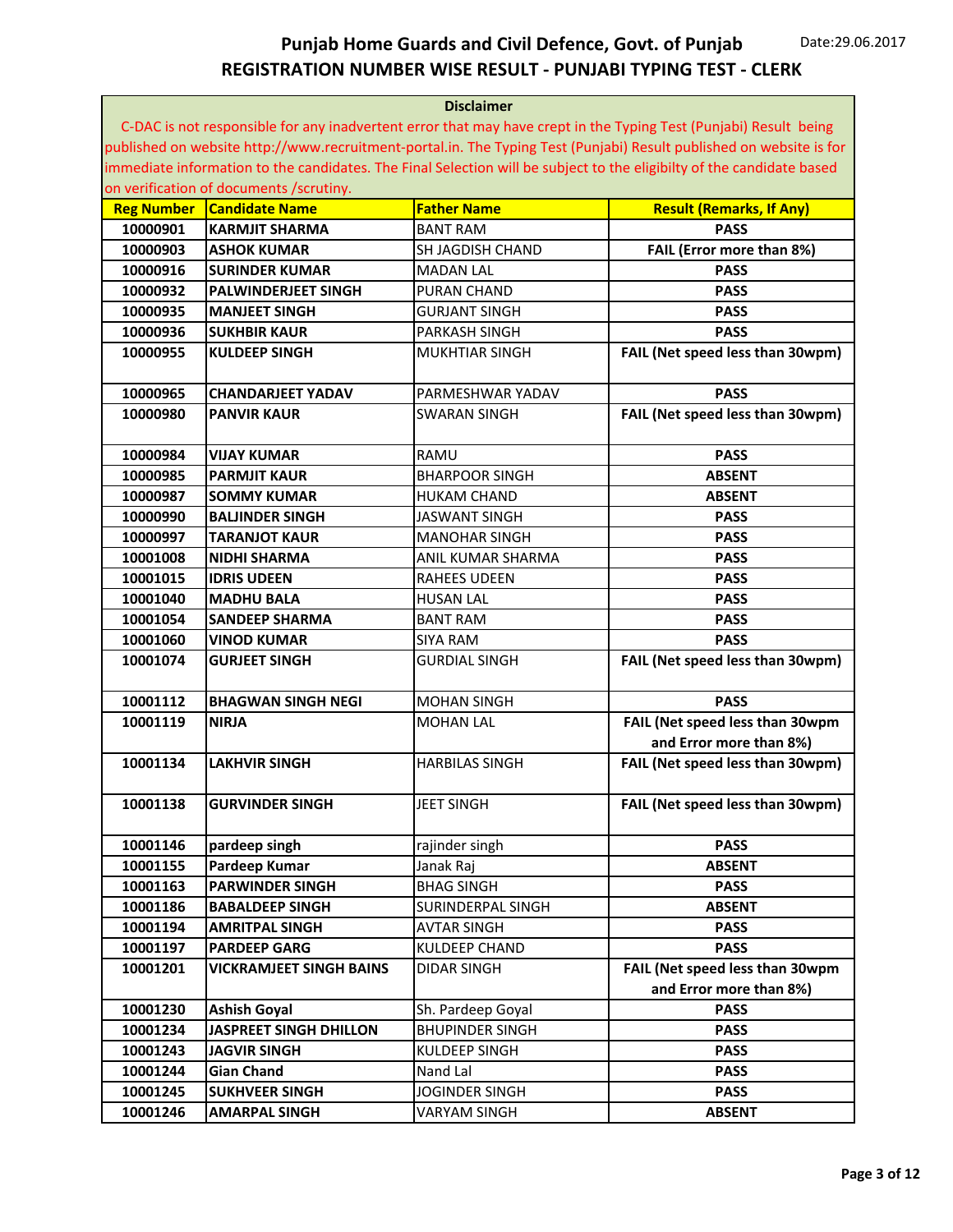| <b>Disclaimer</b> |                                         |                             |                                                                                                                       |
|-------------------|-----------------------------------------|-----------------------------|-----------------------------------------------------------------------------------------------------------------------|
|                   |                                         |                             | C-DAC is not responsible for any inadvertent error that may have crept in the Typing Test (Punjabi) Result being      |
|                   |                                         |                             | published on website http://www.recruitment-portal.in. The Typing Test (Punjabi) Result published on website is for   |
|                   |                                         |                             | immediate information to the candidates. The Final Selection will be subject to the eligibilty of the candidate based |
|                   | on verification of documents /scrutiny. |                             |                                                                                                                       |
| <b>Reg Number</b> | <b>Candidate Name</b>                   | <b>Father Name</b>          | <b>Result (Remarks, If Any)</b>                                                                                       |
| 10001255          | <b>GAGANDEEP SINGH</b>                  | <b>AJIT SINGH</b>           | <b>PASS</b>                                                                                                           |
| 10001257          | <b>RAKESH KUMAR</b>                     | <b>SOM RAJ</b>              | <b>ABSENT</b>                                                                                                         |
| 10001265          | <b>SUKHDEV KUMAR</b>                    | <b>DHARAM PAL</b>           | <b>PASS</b>                                                                                                           |
| 10001285          | <b>GAGANDEEP KAUR</b>                   | <b>SWARN SINGH</b>          | <b>PASS</b>                                                                                                           |
| 10001297          | <b>SUMEER MITTAL</b>                    | <b>KRISHAN GOPAL MITTAL</b> | <b>ABSENT</b>                                                                                                         |
| 10001298          | <b>RAMESH SINGH</b>                     | <b>MEHAL SINGH</b>          | <b>PASS</b>                                                                                                           |
| 10001342          | <b>AMANDEEP SAMA</b>                    | <b>BIRBAL DAS SAMA</b>      | <b>PASS</b>                                                                                                           |
| 10001357          | <b>GAGANDEEP SINGH</b>                  | <b>GURDEEP SINGH</b>        | <b>PASS</b>                                                                                                           |
| 10001376          | <b>PRINCE KHERA</b>                     | <b>VINOD KUMAR</b>          | <b>PASS</b>                                                                                                           |
| 10001385          | <b>HARMANDER SINGH</b>                  | <b>HAZOOR SINGH</b>         | <b>ABSENT</b>                                                                                                         |
| 10001394          | <b>RESHAM SINGH</b>                     | <b>BALWINDER SINGH</b>      | <b>PASS</b>                                                                                                           |
| 10001395          | <b>MANDEEP SINGH</b>                    | <b>HAMIR SINGH</b>          | <b>PASS</b>                                                                                                           |
| 10001400          | Saurabh Kumar                           | Kapil Dev Jha               | <b>PASS</b>                                                                                                           |
| 10001417          | <b>PARDEEP KAUR</b>                     | <b>HARBILAS SINGH</b>       | <b>PASS</b>                                                                                                           |
| 10001418          | <b>BALJEET KAUR</b>                     | <b>HARBILAS SINGH</b>       | <b>PASS</b>                                                                                                           |
| 10001421          | <b>BHAGWAN SINGH</b>                    | <b>BALDEV SINGH</b>         | <b>PASS</b>                                                                                                           |
| 10001453          | <b>Kulwant Singh</b>                    | Joginder Singh              | <b>PASS</b>                                                                                                           |
| 10001461          | <b>MOHD ZAHID</b>                       | <b>MOHD SHAFI</b>           | <b>ABSENT</b>                                                                                                         |
| 10001523          | <b>SATISH KUMAR</b>                     | <b>RATAN LAL</b>            | <b>PASS</b>                                                                                                           |
| 10001541          | Ravinder Kumar                          | Radha Krishan               | <b>PASS</b>                                                                                                           |
| 10001577          | renu chauhan                            | ram parvesh                 | <b>PASS</b>                                                                                                           |
| 10001582          | <b>GOPAL SINGH</b>                      | <b>AVTAR SINGH</b>          | <b>PASS</b>                                                                                                           |
| 10001641          | <b>RUPINDER SINGH</b>                   | <b>BHALINDER PAL SINGH</b>  | <b>PASS</b>                                                                                                           |
| 10001669          | <b>DALJEET KAUR</b>                     | <b>DARSHAN SINGH</b>        | <b>PASS</b>                                                                                                           |
| 10001683          | <b>DEEPINDER KAUR</b>                   | <b>HARBHAJAN SINGH</b>      | <b>PASS</b>                                                                                                           |
| 10001684          | <b>AMANDEEP KAUR</b>                    | <b>KAKA SINGH</b>           | FAIL (Error more than 8%)                                                                                             |
| 10001686          | <b>GURSEWAK SINGH</b>                   | <b>HARBANS SINGH</b>        | <b>PASS</b>                                                                                                           |
|                   | <b>RANDHAWA</b>                         | RANDHAWA                    |                                                                                                                       |
| 10001761          | <b>GURPREET SINGH</b>                   | SH. HANS RAJ                | FAIL (Net speed less than 30wpm)                                                                                      |
| 10001782          | <b>MANMOHAN SINGH</b>                   | <b>BALWINDER SINGH</b>      | <b>PASS</b>                                                                                                           |
| 10001804          | <b>Gulab Singh</b>                      | Mithu Singh                 | <b>PASS</b>                                                                                                           |
| 10001805          | <b>SUKHPAL SINGH</b>                    | <b>KARNAIL SINGH</b>        | FAIL (Net speed less than 30wpm)                                                                                      |
|                   |                                         |                             |                                                                                                                       |
| 10001853          | <b>PREETI SAINI</b>                     | DHANWANT SAINI              | <b>PASS</b>                                                                                                           |
| 10001857          | <b>KIRANDEEP SINGH</b>                  | JAGJEET SINGH               | <b>PASS</b>                                                                                                           |
| 10001871          | <b>SHAVINDER SINGH</b>                  | PAL SINGH                   | <b>PASS</b>                                                                                                           |
| 10001873          | <b>MANJIT PAUL</b>                      | <b>MOHINDER PAUL</b>        | FAIL (Error more than 8%)                                                                                             |
| 10001912          | <b>RAMANDEEP SINGH SIDHU</b>            | RAJRAMAN SINGH SIDHU        | <b>PASS</b>                                                                                                           |
| 10001913          | <b>ZAKIR HUSSAIN</b>                    | MOHD HUSSAIN                | <b>ABSENT</b>                                                                                                         |
| 10001930          | <b>VISHU GARG</b>                       | KAMAL KUMAR                 | <b>PASS</b>                                                                                                           |
| 10001965          | LAKHWINDER SINGH                        | <b>DIDAR SINGH</b>          | <b>PASS</b>                                                                                                           |
| 10001982          | <b>BAKHSHESH SINGH</b>                  | SAWARAN SINGH               | <b>ABSENT</b>                                                                                                         |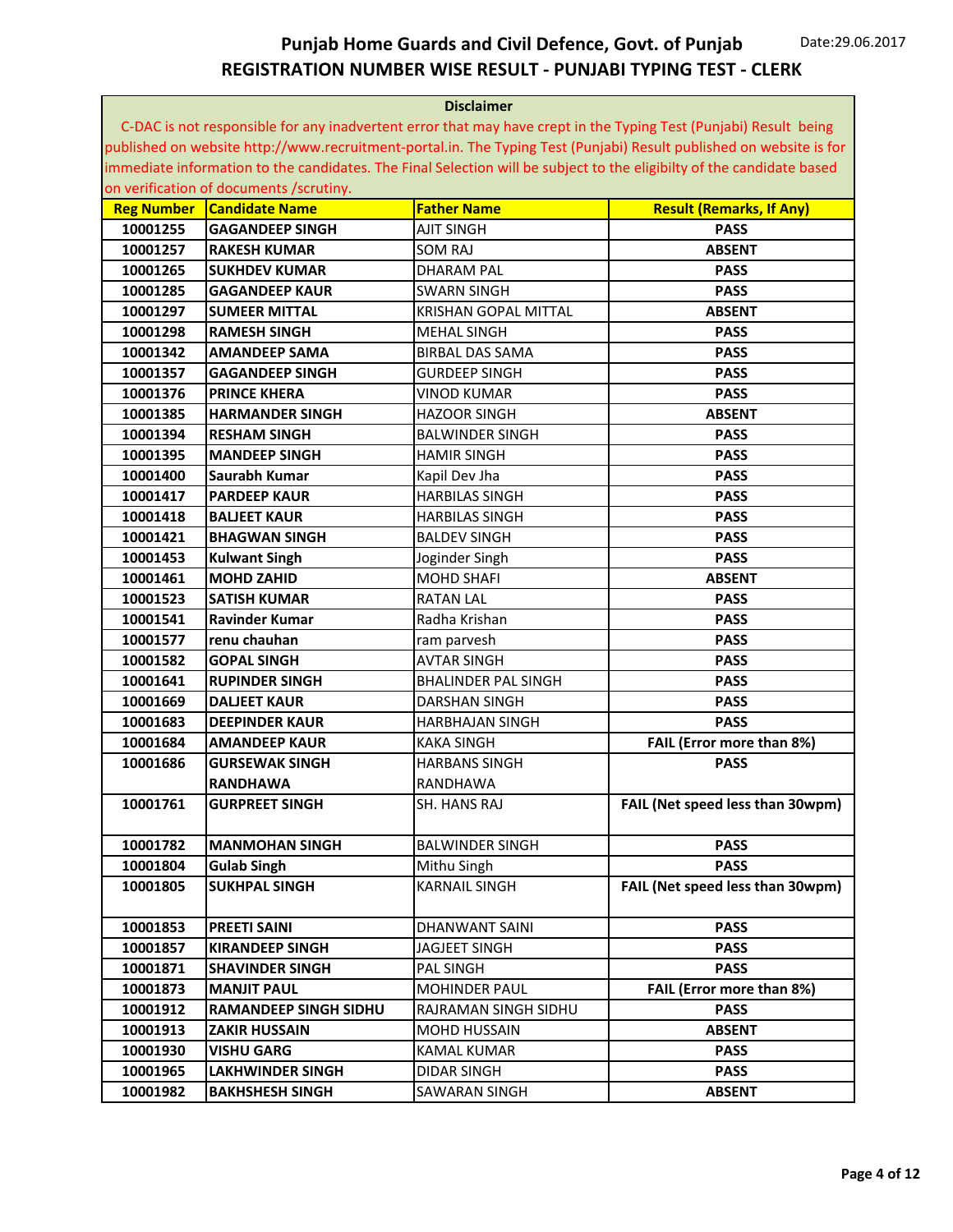| C-DAC is not responsible for any inadvertent error that may have crept in the Typing Test (Punjabi) Result being<br>published on website http://www.recruitment-portal.in. The Typing Test (Punjabi) Result published on website is for<br>immediate information to the candidates. The Final Selection will be subject to the eligibilty of the candidate based<br>on verification of documents /scrutiny.<br><b>Father Name</b><br><b>Candidate Name</b><br><b>Result (Remarks, If Any)</b><br><b>Reg Number</b><br>FAIL (Net speed less than 30wpm)<br>10001994<br><b>Nitish Arora</b><br>Chaman lal<br>10002016<br><b>DARSHAN SINGH</b><br>FAIL (Error more than 8%)<br><b>GURWINDER KAUR</b><br><b>PASS</b><br>10002035<br><b>MANDEEP KAUR</b><br><b>DARSHAN SINGH</b><br>10002052<br><b>PASS</b><br><b>DHARMINDER SINGH</b><br><b>NACHHATAR SINGH</b><br>FAIL (Net speed less than 30wpm<br>10002071<br><b>TARLOCHAN SINGH</b><br><b>PARMINDER KAUR SAINI</b><br>and Error more than 8%)<br>10002081<br><b>GURDEEP SINGH</b><br><b>SHINGARA SINGH</b><br><b>PASS</b><br>FAIL (Net speed less than 30wpm)<br>10002085<br>Luv Bhatia<br>Neelam Kumar Bhatia<br>10002088<br><b>DAVINDER SINGH SAINI</b><br><b>MANJIT SINGH</b><br><b>PASS</b><br>10002092<br><b>KAMAL KUMAR</b><br><b>SATPAL</b><br><b>PASS</b><br>10002104<br><b>SUBODH</b><br><b>PAWAN KUMAR</b><br><b>PASS</b><br>10002107<br><b>MANINDER PAL SINGH</b><br><b>JASBIR SINGH</b><br><b>PASS</b><br>10002117<br><b>RAGHBIR SINGH</b><br><b>BHANA SINGH</b><br><b>PASS</b><br>10002120<br><b>NAVDEEP SINGH</b><br><b>SHER SINGH</b><br><b>PASS</b><br>10002123<br><b>SURJIT SINGH</b><br><b>RAM PARKASH</b><br><b>ABSENT</b><br>10002140<br><b>SANTOSH KUMAR</b><br><b>ISHWAR DAYAL</b><br><b>ABSENT</b><br>10002145<br><b>KARAMJIT SINGH</b><br><b>JAGIR SINGH</b><br><b>PASS</b><br><b>PASS</b><br>10002154<br><b>MEJOR SINGH</b><br><b>SWARN SINGH</b><br>FAIL (Error more than 8%)<br>10002162<br><b>DEEPAK SHARMA</b><br><b>SANTOSH KUMAR SHARMA</b><br>10002167<br><b>AMANDEEP SINGH</b><br><b>JEET SINGH</b><br><b>PASS</b><br>10002170<br><b>HIMANSHU</b><br><b>MOHINDER AJMERIA</b><br><b>PASS</b><br>10002174<br><b>SUNIL KUMAR</b><br><b>VINOD KUMAR</b><br><b>PASS</b><br>10002179<br><b>AMIT MONGA</b><br><b>PASS</b><br><b>SHAM LAL MONGA</b><br>10002187<br><b>KULDIP RAJ</b><br><b>KISHAN CHAND</b><br><b>PASS</b><br>10002190<br><b>AKLESH KUMAR</b><br><b>PASS</b><br>CHANDAN PARSHAD<br>10002193<br><b>ABSENT</b><br><b>SHANKAR SHARMA</b><br><b>VINOD SHARMA</b><br>10002197<br><b>MADAN LAL</b><br><b>PASS</b><br><b>JOHNI KUMAR</b><br>FAIL (Net speed less than 30wpm)<br>10002200<br><b>RAMANDEEP</b><br><b>UJJAL SINGH</b><br>10002205<br><b>PAWAN KUMAR</b><br><b>JASKARAN</b><br><b>PASS</b><br>FAIL (Net speed less than 30wpm)<br>10002215<br>Rajan Gupta<br>Ashok Kumar<br>10002229<br>RAM LAL CHAWLA<br>PRIYANKA HASIJA<br><b>ABSENT</b><br>10002252<br><b>HUSAN LAL</b><br><b>BACHNA RAM</b><br><b>ABSENT</b><br>10002253<br><b>GURJIT SINGH</b><br><b>KULBIR SINGH</b><br><b>PASS</b><br>10002254<br><b>AMANDEEP SINGH</b><br>PARAMJEET SINGH<br><b>PASS</b><br>10002255<br>SATPAL SINGH<br><b>AMIT KUMAR</b><br><b>ABSENT</b><br>10002262<br><b>MANPREET SINGH</b><br>PARAMJEET SINGH<br><b>PASS</b><br>10002278<br><b>SHANKY GARG</b><br>PAWAN KUMAR<br><b>ABSENT</b><br>10002286<br><b>GURPREET SINGH</b><br><b>GURDIAL CHAND</b><br><b>PASS</b><br>10002287<br>Khem Raj<br>Sarup Singh<br><b>PASS</b> | <b>Disclaimer</b> |  |  |  |
|--------------------------------------------------------------------------------------------------------------------------------------------------------------------------------------------------------------------------------------------------------------------------------------------------------------------------------------------------------------------------------------------------------------------------------------------------------------------------------------------------------------------------------------------------------------------------------------------------------------------------------------------------------------------------------------------------------------------------------------------------------------------------------------------------------------------------------------------------------------------------------------------------------------------------------------------------------------------------------------------------------------------------------------------------------------------------------------------------------------------------------------------------------------------------------------------------------------------------------------------------------------------------------------------------------------------------------------------------------------------------------------------------------------------------------------------------------------------------------------------------------------------------------------------------------------------------------------------------------------------------------------------------------------------------------------------------------------------------------------------------------------------------------------------------------------------------------------------------------------------------------------------------------------------------------------------------------------------------------------------------------------------------------------------------------------------------------------------------------------------------------------------------------------------------------------------------------------------------------------------------------------------------------------------------------------------------------------------------------------------------------------------------------------------------------------------------------------------------------------------------------------------------------------------------------------------------------------------------------------------------------------------------------------------------------------------------------------------------------------------------------------------------------------------------------------------------------------------------------------------------------------------------------------------------------------------------------------------------------------------------------------------------------------------------------------------------------------------------------------------------------------------------------------------------------------------------------------------------------------------------------------------------------------------------------------------------------------------------------------------------------------------------------------------------------------------------------------------------------------------------------------|-------------------|--|--|--|
|                                                                                                                                                                                                                                                                                                                                                                                                                                                                                                                                                                                                                                                                                                                                                                                                                                                                                                                                                                                                                                                                                                                                                                                                                                                                                                                                                                                                                                                                                                                                                                                                                                                                                                                                                                                                                                                                                                                                                                                                                                                                                                                                                                                                                                                                                                                                                                                                                                                                                                                                                                                                                                                                                                                                                                                                                                                                                                                                                                                                                                                                                                                                                                                                                                                                                                                                                                                                                                                                                                              |                   |  |  |  |
|                                                                                                                                                                                                                                                                                                                                                                                                                                                                                                                                                                                                                                                                                                                                                                                                                                                                                                                                                                                                                                                                                                                                                                                                                                                                                                                                                                                                                                                                                                                                                                                                                                                                                                                                                                                                                                                                                                                                                                                                                                                                                                                                                                                                                                                                                                                                                                                                                                                                                                                                                                                                                                                                                                                                                                                                                                                                                                                                                                                                                                                                                                                                                                                                                                                                                                                                                                                                                                                                                                              |                   |  |  |  |
|                                                                                                                                                                                                                                                                                                                                                                                                                                                                                                                                                                                                                                                                                                                                                                                                                                                                                                                                                                                                                                                                                                                                                                                                                                                                                                                                                                                                                                                                                                                                                                                                                                                                                                                                                                                                                                                                                                                                                                                                                                                                                                                                                                                                                                                                                                                                                                                                                                                                                                                                                                                                                                                                                                                                                                                                                                                                                                                                                                                                                                                                                                                                                                                                                                                                                                                                                                                                                                                                                                              |                   |  |  |  |
|                                                                                                                                                                                                                                                                                                                                                                                                                                                                                                                                                                                                                                                                                                                                                                                                                                                                                                                                                                                                                                                                                                                                                                                                                                                                                                                                                                                                                                                                                                                                                                                                                                                                                                                                                                                                                                                                                                                                                                                                                                                                                                                                                                                                                                                                                                                                                                                                                                                                                                                                                                                                                                                                                                                                                                                                                                                                                                                                                                                                                                                                                                                                                                                                                                                                                                                                                                                                                                                                                                              |                   |  |  |  |
|                                                                                                                                                                                                                                                                                                                                                                                                                                                                                                                                                                                                                                                                                                                                                                                                                                                                                                                                                                                                                                                                                                                                                                                                                                                                                                                                                                                                                                                                                                                                                                                                                                                                                                                                                                                                                                                                                                                                                                                                                                                                                                                                                                                                                                                                                                                                                                                                                                                                                                                                                                                                                                                                                                                                                                                                                                                                                                                                                                                                                                                                                                                                                                                                                                                                                                                                                                                                                                                                                                              |                   |  |  |  |
|                                                                                                                                                                                                                                                                                                                                                                                                                                                                                                                                                                                                                                                                                                                                                                                                                                                                                                                                                                                                                                                                                                                                                                                                                                                                                                                                                                                                                                                                                                                                                                                                                                                                                                                                                                                                                                                                                                                                                                                                                                                                                                                                                                                                                                                                                                                                                                                                                                                                                                                                                                                                                                                                                                                                                                                                                                                                                                                                                                                                                                                                                                                                                                                                                                                                                                                                                                                                                                                                                                              |                   |  |  |  |
|                                                                                                                                                                                                                                                                                                                                                                                                                                                                                                                                                                                                                                                                                                                                                                                                                                                                                                                                                                                                                                                                                                                                                                                                                                                                                                                                                                                                                                                                                                                                                                                                                                                                                                                                                                                                                                                                                                                                                                                                                                                                                                                                                                                                                                                                                                                                                                                                                                                                                                                                                                                                                                                                                                                                                                                                                                                                                                                                                                                                                                                                                                                                                                                                                                                                                                                                                                                                                                                                                                              |                   |  |  |  |
|                                                                                                                                                                                                                                                                                                                                                                                                                                                                                                                                                                                                                                                                                                                                                                                                                                                                                                                                                                                                                                                                                                                                                                                                                                                                                                                                                                                                                                                                                                                                                                                                                                                                                                                                                                                                                                                                                                                                                                                                                                                                                                                                                                                                                                                                                                                                                                                                                                                                                                                                                                                                                                                                                                                                                                                                                                                                                                                                                                                                                                                                                                                                                                                                                                                                                                                                                                                                                                                                                                              |                   |  |  |  |
|                                                                                                                                                                                                                                                                                                                                                                                                                                                                                                                                                                                                                                                                                                                                                                                                                                                                                                                                                                                                                                                                                                                                                                                                                                                                                                                                                                                                                                                                                                                                                                                                                                                                                                                                                                                                                                                                                                                                                                                                                                                                                                                                                                                                                                                                                                                                                                                                                                                                                                                                                                                                                                                                                                                                                                                                                                                                                                                                                                                                                                                                                                                                                                                                                                                                                                                                                                                                                                                                                                              |                   |  |  |  |
|                                                                                                                                                                                                                                                                                                                                                                                                                                                                                                                                                                                                                                                                                                                                                                                                                                                                                                                                                                                                                                                                                                                                                                                                                                                                                                                                                                                                                                                                                                                                                                                                                                                                                                                                                                                                                                                                                                                                                                                                                                                                                                                                                                                                                                                                                                                                                                                                                                                                                                                                                                                                                                                                                                                                                                                                                                                                                                                                                                                                                                                                                                                                                                                                                                                                                                                                                                                                                                                                                                              |                   |  |  |  |
|                                                                                                                                                                                                                                                                                                                                                                                                                                                                                                                                                                                                                                                                                                                                                                                                                                                                                                                                                                                                                                                                                                                                                                                                                                                                                                                                                                                                                                                                                                                                                                                                                                                                                                                                                                                                                                                                                                                                                                                                                                                                                                                                                                                                                                                                                                                                                                                                                                                                                                                                                                                                                                                                                                                                                                                                                                                                                                                                                                                                                                                                                                                                                                                                                                                                                                                                                                                                                                                                                                              |                   |  |  |  |
|                                                                                                                                                                                                                                                                                                                                                                                                                                                                                                                                                                                                                                                                                                                                                                                                                                                                                                                                                                                                                                                                                                                                                                                                                                                                                                                                                                                                                                                                                                                                                                                                                                                                                                                                                                                                                                                                                                                                                                                                                                                                                                                                                                                                                                                                                                                                                                                                                                                                                                                                                                                                                                                                                                                                                                                                                                                                                                                                                                                                                                                                                                                                                                                                                                                                                                                                                                                                                                                                                                              |                   |  |  |  |
|                                                                                                                                                                                                                                                                                                                                                                                                                                                                                                                                                                                                                                                                                                                                                                                                                                                                                                                                                                                                                                                                                                                                                                                                                                                                                                                                                                                                                                                                                                                                                                                                                                                                                                                                                                                                                                                                                                                                                                                                                                                                                                                                                                                                                                                                                                                                                                                                                                                                                                                                                                                                                                                                                                                                                                                                                                                                                                                                                                                                                                                                                                                                                                                                                                                                                                                                                                                                                                                                                                              |                   |  |  |  |
|                                                                                                                                                                                                                                                                                                                                                                                                                                                                                                                                                                                                                                                                                                                                                                                                                                                                                                                                                                                                                                                                                                                                                                                                                                                                                                                                                                                                                                                                                                                                                                                                                                                                                                                                                                                                                                                                                                                                                                                                                                                                                                                                                                                                                                                                                                                                                                                                                                                                                                                                                                                                                                                                                                                                                                                                                                                                                                                                                                                                                                                                                                                                                                                                                                                                                                                                                                                                                                                                                                              |                   |  |  |  |
|                                                                                                                                                                                                                                                                                                                                                                                                                                                                                                                                                                                                                                                                                                                                                                                                                                                                                                                                                                                                                                                                                                                                                                                                                                                                                                                                                                                                                                                                                                                                                                                                                                                                                                                                                                                                                                                                                                                                                                                                                                                                                                                                                                                                                                                                                                                                                                                                                                                                                                                                                                                                                                                                                                                                                                                                                                                                                                                                                                                                                                                                                                                                                                                                                                                                                                                                                                                                                                                                                                              |                   |  |  |  |
|                                                                                                                                                                                                                                                                                                                                                                                                                                                                                                                                                                                                                                                                                                                                                                                                                                                                                                                                                                                                                                                                                                                                                                                                                                                                                                                                                                                                                                                                                                                                                                                                                                                                                                                                                                                                                                                                                                                                                                                                                                                                                                                                                                                                                                                                                                                                                                                                                                                                                                                                                                                                                                                                                                                                                                                                                                                                                                                                                                                                                                                                                                                                                                                                                                                                                                                                                                                                                                                                                                              |                   |  |  |  |
|                                                                                                                                                                                                                                                                                                                                                                                                                                                                                                                                                                                                                                                                                                                                                                                                                                                                                                                                                                                                                                                                                                                                                                                                                                                                                                                                                                                                                                                                                                                                                                                                                                                                                                                                                                                                                                                                                                                                                                                                                                                                                                                                                                                                                                                                                                                                                                                                                                                                                                                                                                                                                                                                                                                                                                                                                                                                                                                                                                                                                                                                                                                                                                                                                                                                                                                                                                                                                                                                                                              |                   |  |  |  |
|                                                                                                                                                                                                                                                                                                                                                                                                                                                                                                                                                                                                                                                                                                                                                                                                                                                                                                                                                                                                                                                                                                                                                                                                                                                                                                                                                                                                                                                                                                                                                                                                                                                                                                                                                                                                                                                                                                                                                                                                                                                                                                                                                                                                                                                                                                                                                                                                                                                                                                                                                                                                                                                                                                                                                                                                                                                                                                                                                                                                                                                                                                                                                                                                                                                                                                                                                                                                                                                                                                              |                   |  |  |  |
|                                                                                                                                                                                                                                                                                                                                                                                                                                                                                                                                                                                                                                                                                                                                                                                                                                                                                                                                                                                                                                                                                                                                                                                                                                                                                                                                                                                                                                                                                                                                                                                                                                                                                                                                                                                                                                                                                                                                                                                                                                                                                                                                                                                                                                                                                                                                                                                                                                                                                                                                                                                                                                                                                                                                                                                                                                                                                                                                                                                                                                                                                                                                                                                                                                                                                                                                                                                                                                                                                                              |                   |  |  |  |
|                                                                                                                                                                                                                                                                                                                                                                                                                                                                                                                                                                                                                                                                                                                                                                                                                                                                                                                                                                                                                                                                                                                                                                                                                                                                                                                                                                                                                                                                                                                                                                                                                                                                                                                                                                                                                                                                                                                                                                                                                                                                                                                                                                                                                                                                                                                                                                                                                                                                                                                                                                                                                                                                                                                                                                                                                                                                                                                                                                                                                                                                                                                                                                                                                                                                                                                                                                                                                                                                                                              |                   |  |  |  |
|                                                                                                                                                                                                                                                                                                                                                                                                                                                                                                                                                                                                                                                                                                                                                                                                                                                                                                                                                                                                                                                                                                                                                                                                                                                                                                                                                                                                                                                                                                                                                                                                                                                                                                                                                                                                                                                                                                                                                                                                                                                                                                                                                                                                                                                                                                                                                                                                                                                                                                                                                                                                                                                                                                                                                                                                                                                                                                                                                                                                                                                                                                                                                                                                                                                                                                                                                                                                                                                                                                              |                   |  |  |  |
|                                                                                                                                                                                                                                                                                                                                                                                                                                                                                                                                                                                                                                                                                                                                                                                                                                                                                                                                                                                                                                                                                                                                                                                                                                                                                                                                                                                                                                                                                                                                                                                                                                                                                                                                                                                                                                                                                                                                                                                                                                                                                                                                                                                                                                                                                                                                                                                                                                                                                                                                                                                                                                                                                                                                                                                                                                                                                                                                                                                                                                                                                                                                                                                                                                                                                                                                                                                                                                                                                                              |                   |  |  |  |
|                                                                                                                                                                                                                                                                                                                                                                                                                                                                                                                                                                                                                                                                                                                                                                                                                                                                                                                                                                                                                                                                                                                                                                                                                                                                                                                                                                                                                                                                                                                                                                                                                                                                                                                                                                                                                                                                                                                                                                                                                                                                                                                                                                                                                                                                                                                                                                                                                                                                                                                                                                                                                                                                                                                                                                                                                                                                                                                                                                                                                                                                                                                                                                                                                                                                                                                                                                                                                                                                                                              |                   |  |  |  |
|                                                                                                                                                                                                                                                                                                                                                                                                                                                                                                                                                                                                                                                                                                                                                                                                                                                                                                                                                                                                                                                                                                                                                                                                                                                                                                                                                                                                                                                                                                                                                                                                                                                                                                                                                                                                                                                                                                                                                                                                                                                                                                                                                                                                                                                                                                                                                                                                                                                                                                                                                                                                                                                                                                                                                                                                                                                                                                                                                                                                                                                                                                                                                                                                                                                                                                                                                                                                                                                                                                              |                   |  |  |  |
|                                                                                                                                                                                                                                                                                                                                                                                                                                                                                                                                                                                                                                                                                                                                                                                                                                                                                                                                                                                                                                                                                                                                                                                                                                                                                                                                                                                                                                                                                                                                                                                                                                                                                                                                                                                                                                                                                                                                                                                                                                                                                                                                                                                                                                                                                                                                                                                                                                                                                                                                                                                                                                                                                                                                                                                                                                                                                                                                                                                                                                                                                                                                                                                                                                                                                                                                                                                                                                                                                                              |                   |  |  |  |
|                                                                                                                                                                                                                                                                                                                                                                                                                                                                                                                                                                                                                                                                                                                                                                                                                                                                                                                                                                                                                                                                                                                                                                                                                                                                                                                                                                                                                                                                                                                                                                                                                                                                                                                                                                                                                                                                                                                                                                                                                                                                                                                                                                                                                                                                                                                                                                                                                                                                                                                                                                                                                                                                                                                                                                                                                                                                                                                                                                                                                                                                                                                                                                                                                                                                                                                                                                                                                                                                                                              |                   |  |  |  |
|                                                                                                                                                                                                                                                                                                                                                                                                                                                                                                                                                                                                                                                                                                                                                                                                                                                                                                                                                                                                                                                                                                                                                                                                                                                                                                                                                                                                                                                                                                                                                                                                                                                                                                                                                                                                                                                                                                                                                                                                                                                                                                                                                                                                                                                                                                                                                                                                                                                                                                                                                                                                                                                                                                                                                                                                                                                                                                                                                                                                                                                                                                                                                                                                                                                                                                                                                                                                                                                                                                              |                   |  |  |  |
|                                                                                                                                                                                                                                                                                                                                                                                                                                                                                                                                                                                                                                                                                                                                                                                                                                                                                                                                                                                                                                                                                                                                                                                                                                                                                                                                                                                                                                                                                                                                                                                                                                                                                                                                                                                                                                                                                                                                                                                                                                                                                                                                                                                                                                                                                                                                                                                                                                                                                                                                                                                                                                                                                                                                                                                                                                                                                                                                                                                                                                                                                                                                                                                                                                                                                                                                                                                                                                                                                                              |                   |  |  |  |
|                                                                                                                                                                                                                                                                                                                                                                                                                                                                                                                                                                                                                                                                                                                                                                                                                                                                                                                                                                                                                                                                                                                                                                                                                                                                                                                                                                                                                                                                                                                                                                                                                                                                                                                                                                                                                                                                                                                                                                                                                                                                                                                                                                                                                                                                                                                                                                                                                                                                                                                                                                                                                                                                                                                                                                                                                                                                                                                                                                                                                                                                                                                                                                                                                                                                                                                                                                                                                                                                                                              |                   |  |  |  |
|                                                                                                                                                                                                                                                                                                                                                                                                                                                                                                                                                                                                                                                                                                                                                                                                                                                                                                                                                                                                                                                                                                                                                                                                                                                                                                                                                                                                                                                                                                                                                                                                                                                                                                                                                                                                                                                                                                                                                                                                                                                                                                                                                                                                                                                                                                                                                                                                                                                                                                                                                                                                                                                                                                                                                                                                                                                                                                                                                                                                                                                                                                                                                                                                                                                                                                                                                                                                                                                                                                              |                   |  |  |  |
|                                                                                                                                                                                                                                                                                                                                                                                                                                                                                                                                                                                                                                                                                                                                                                                                                                                                                                                                                                                                                                                                                                                                                                                                                                                                                                                                                                                                                                                                                                                                                                                                                                                                                                                                                                                                                                                                                                                                                                                                                                                                                                                                                                                                                                                                                                                                                                                                                                                                                                                                                                                                                                                                                                                                                                                                                                                                                                                                                                                                                                                                                                                                                                                                                                                                                                                                                                                                                                                                                                              |                   |  |  |  |
|                                                                                                                                                                                                                                                                                                                                                                                                                                                                                                                                                                                                                                                                                                                                                                                                                                                                                                                                                                                                                                                                                                                                                                                                                                                                                                                                                                                                                                                                                                                                                                                                                                                                                                                                                                                                                                                                                                                                                                                                                                                                                                                                                                                                                                                                                                                                                                                                                                                                                                                                                                                                                                                                                                                                                                                                                                                                                                                                                                                                                                                                                                                                                                                                                                                                                                                                                                                                                                                                                                              |                   |  |  |  |
|                                                                                                                                                                                                                                                                                                                                                                                                                                                                                                                                                                                                                                                                                                                                                                                                                                                                                                                                                                                                                                                                                                                                                                                                                                                                                                                                                                                                                                                                                                                                                                                                                                                                                                                                                                                                                                                                                                                                                                                                                                                                                                                                                                                                                                                                                                                                                                                                                                                                                                                                                                                                                                                                                                                                                                                                                                                                                                                                                                                                                                                                                                                                                                                                                                                                                                                                                                                                                                                                                                              |                   |  |  |  |
|                                                                                                                                                                                                                                                                                                                                                                                                                                                                                                                                                                                                                                                                                                                                                                                                                                                                                                                                                                                                                                                                                                                                                                                                                                                                                                                                                                                                                                                                                                                                                                                                                                                                                                                                                                                                                                                                                                                                                                                                                                                                                                                                                                                                                                                                                                                                                                                                                                                                                                                                                                                                                                                                                                                                                                                                                                                                                                                                                                                                                                                                                                                                                                                                                                                                                                                                                                                                                                                                                                              |                   |  |  |  |
|                                                                                                                                                                                                                                                                                                                                                                                                                                                                                                                                                                                                                                                                                                                                                                                                                                                                                                                                                                                                                                                                                                                                                                                                                                                                                                                                                                                                                                                                                                                                                                                                                                                                                                                                                                                                                                                                                                                                                                                                                                                                                                                                                                                                                                                                                                                                                                                                                                                                                                                                                                                                                                                                                                                                                                                                                                                                                                                                                                                                                                                                                                                                                                                                                                                                                                                                                                                                                                                                                                              |                   |  |  |  |
|                                                                                                                                                                                                                                                                                                                                                                                                                                                                                                                                                                                                                                                                                                                                                                                                                                                                                                                                                                                                                                                                                                                                                                                                                                                                                                                                                                                                                                                                                                                                                                                                                                                                                                                                                                                                                                                                                                                                                                                                                                                                                                                                                                                                                                                                                                                                                                                                                                                                                                                                                                                                                                                                                                                                                                                                                                                                                                                                                                                                                                                                                                                                                                                                                                                                                                                                                                                                                                                                                                              |                   |  |  |  |
|                                                                                                                                                                                                                                                                                                                                                                                                                                                                                                                                                                                                                                                                                                                                                                                                                                                                                                                                                                                                                                                                                                                                                                                                                                                                                                                                                                                                                                                                                                                                                                                                                                                                                                                                                                                                                                                                                                                                                                                                                                                                                                                                                                                                                                                                                                                                                                                                                                                                                                                                                                                                                                                                                                                                                                                                                                                                                                                                                                                                                                                                                                                                                                                                                                                                                                                                                                                                                                                                                                              |                   |  |  |  |
|                                                                                                                                                                                                                                                                                                                                                                                                                                                                                                                                                                                                                                                                                                                                                                                                                                                                                                                                                                                                                                                                                                                                                                                                                                                                                                                                                                                                                                                                                                                                                                                                                                                                                                                                                                                                                                                                                                                                                                                                                                                                                                                                                                                                                                                                                                                                                                                                                                                                                                                                                                                                                                                                                                                                                                                                                                                                                                                                                                                                                                                                                                                                                                                                                                                                                                                                                                                                                                                                                                              |                   |  |  |  |
|                                                                                                                                                                                                                                                                                                                                                                                                                                                                                                                                                                                                                                                                                                                                                                                                                                                                                                                                                                                                                                                                                                                                                                                                                                                                                                                                                                                                                                                                                                                                                                                                                                                                                                                                                                                                                                                                                                                                                                                                                                                                                                                                                                                                                                                                                                                                                                                                                                                                                                                                                                                                                                                                                                                                                                                                                                                                                                                                                                                                                                                                                                                                                                                                                                                                                                                                                                                                                                                                                                              |                   |  |  |  |
|                                                                                                                                                                                                                                                                                                                                                                                                                                                                                                                                                                                                                                                                                                                                                                                                                                                                                                                                                                                                                                                                                                                                                                                                                                                                                                                                                                                                                                                                                                                                                                                                                                                                                                                                                                                                                                                                                                                                                                                                                                                                                                                                                                                                                                                                                                                                                                                                                                                                                                                                                                                                                                                                                                                                                                                                                                                                                                                                                                                                                                                                                                                                                                                                                                                                                                                                                                                                                                                                                                              |                   |  |  |  |
|                                                                                                                                                                                                                                                                                                                                                                                                                                                                                                                                                                                                                                                                                                                                                                                                                                                                                                                                                                                                                                                                                                                                                                                                                                                                                                                                                                                                                                                                                                                                                                                                                                                                                                                                                                                                                                                                                                                                                                                                                                                                                                                                                                                                                                                                                                                                                                                                                                                                                                                                                                                                                                                                                                                                                                                                                                                                                                                                                                                                                                                                                                                                                                                                                                                                                                                                                                                                                                                                                                              |                   |  |  |  |
|                                                                                                                                                                                                                                                                                                                                                                                                                                                                                                                                                                                                                                                                                                                                                                                                                                                                                                                                                                                                                                                                                                                                                                                                                                                                                                                                                                                                                                                                                                                                                                                                                                                                                                                                                                                                                                                                                                                                                                                                                                                                                                                                                                                                                                                                                                                                                                                                                                                                                                                                                                                                                                                                                                                                                                                                                                                                                                                                                                                                                                                                                                                                                                                                                                                                                                                                                                                                                                                                                                              |                   |  |  |  |
|                                                                                                                                                                                                                                                                                                                                                                                                                                                                                                                                                                                                                                                                                                                                                                                                                                                                                                                                                                                                                                                                                                                                                                                                                                                                                                                                                                                                                                                                                                                                                                                                                                                                                                                                                                                                                                                                                                                                                                                                                                                                                                                                                                                                                                                                                                                                                                                                                                                                                                                                                                                                                                                                                                                                                                                                                                                                                                                                                                                                                                                                                                                                                                                                                                                                                                                                                                                                                                                                                                              |                   |  |  |  |
|                                                                                                                                                                                                                                                                                                                                                                                                                                                                                                                                                                                                                                                                                                                                                                                                                                                                                                                                                                                                                                                                                                                                                                                                                                                                                                                                                                                                                                                                                                                                                                                                                                                                                                                                                                                                                                                                                                                                                                                                                                                                                                                                                                                                                                                                                                                                                                                                                                                                                                                                                                                                                                                                                                                                                                                                                                                                                                                                                                                                                                                                                                                                                                                                                                                                                                                                                                                                                                                                                                              |                   |  |  |  |
|                                                                                                                                                                                                                                                                                                                                                                                                                                                                                                                                                                                                                                                                                                                                                                                                                                                                                                                                                                                                                                                                                                                                                                                                                                                                                                                                                                                                                                                                                                                                                                                                                                                                                                                                                                                                                                                                                                                                                                                                                                                                                                                                                                                                                                                                                                                                                                                                                                                                                                                                                                                                                                                                                                                                                                                                                                                                                                                                                                                                                                                                                                                                                                                                                                                                                                                                                                                                                                                                                                              |                   |  |  |  |
|                                                                                                                                                                                                                                                                                                                                                                                                                                                                                                                                                                                                                                                                                                                                                                                                                                                                                                                                                                                                                                                                                                                                                                                                                                                                                                                                                                                                                                                                                                                                                                                                                                                                                                                                                                                                                                                                                                                                                                                                                                                                                                                                                                                                                                                                                                                                                                                                                                                                                                                                                                                                                                                                                                                                                                                                                                                                                                                                                                                                                                                                                                                                                                                                                                                                                                                                                                                                                                                                                                              |                   |  |  |  |
|                                                                                                                                                                                                                                                                                                                                                                                                                                                                                                                                                                                                                                                                                                                                                                                                                                                                                                                                                                                                                                                                                                                                                                                                                                                                                                                                                                                                                                                                                                                                                                                                                                                                                                                                                                                                                                                                                                                                                                                                                                                                                                                                                                                                                                                                                                                                                                                                                                                                                                                                                                                                                                                                                                                                                                                                                                                                                                                                                                                                                                                                                                                                                                                                                                                                                                                                                                                                                                                                                                              |                   |  |  |  |
|                                                                                                                                                                                                                                                                                                                                                                                                                                                                                                                                                                                                                                                                                                                                                                                                                                                                                                                                                                                                                                                                                                                                                                                                                                                                                                                                                                                                                                                                                                                                                                                                                                                                                                                                                                                                                                                                                                                                                                                                                                                                                                                                                                                                                                                                                                                                                                                                                                                                                                                                                                                                                                                                                                                                                                                                                                                                                                                                                                                                                                                                                                                                                                                                                                                                                                                                                                                                                                                                                                              |                   |  |  |  |
|                                                                                                                                                                                                                                                                                                                                                                                                                                                                                                                                                                                                                                                                                                                                                                                                                                                                                                                                                                                                                                                                                                                                                                                                                                                                                                                                                                                                                                                                                                                                                                                                                                                                                                                                                                                                                                                                                                                                                                                                                                                                                                                                                                                                                                                                                                                                                                                                                                                                                                                                                                                                                                                                                                                                                                                                                                                                                                                                                                                                                                                                                                                                                                                                                                                                                                                                                                                                                                                                                                              |                   |  |  |  |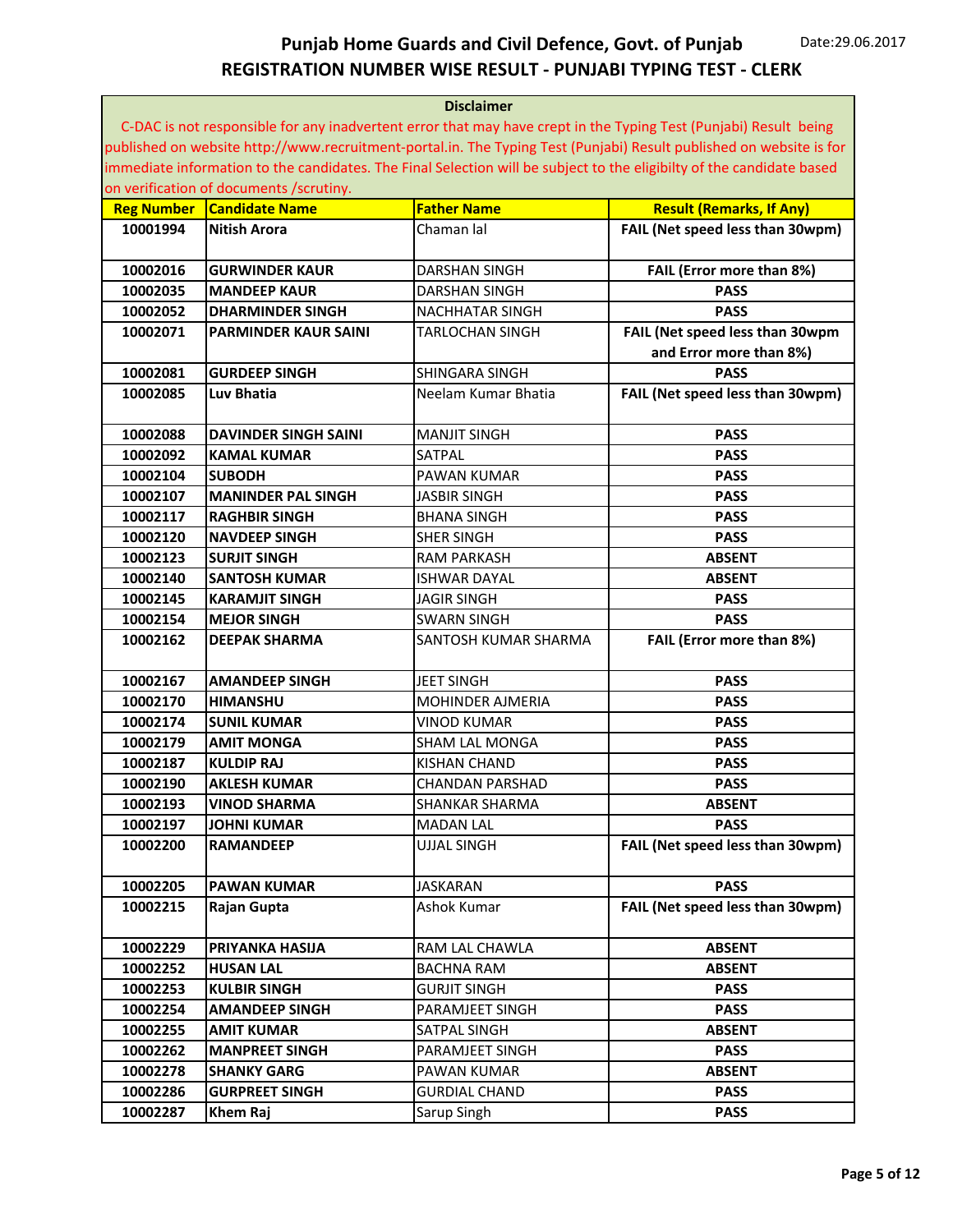|                   |                                         | <b>Disclaimer</b>          |                                                                                                                       |
|-------------------|-----------------------------------------|----------------------------|-----------------------------------------------------------------------------------------------------------------------|
|                   |                                         |                            | C-DAC is not responsible for any inadvertent error that may have crept in the Typing Test (Punjabi) Result being      |
|                   |                                         |                            | published on website http://www.recruitment-portal.in. The Typing Test (Punjabi) Result published on website is for   |
|                   |                                         |                            | immediate information to the candidates. The Final Selection will be subject to the eligibilty of the candidate based |
|                   | on verification of documents /scrutiny. |                            |                                                                                                                       |
| <b>Reg Number</b> | <b>Candidate Name</b>                   | <b>Father Name</b>         | <b>Result (Remarks, If Any)</b>                                                                                       |
| 10002303          | <b>RAMANDEEP SIGNH</b>                  | <b>BASANT SINGH</b>        | FAIL (Error more than 8%)                                                                                             |
| 10002304          | <b>DAWINDER PAL SINGH</b>               | <b>RANJIT SINGH</b>        | <b>ABSENT</b>                                                                                                         |
| 10002322          | <b>JAGTAR SINGH</b>                     | <b>NARINDER PAL SINGH</b>  | <b>PASS</b>                                                                                                           |
| 10002323          | prince sharma                           | sanjeev kumar              | FAIL (Error more than 8%)                                                                                             |
| 10002365          | Anju Rani                               | Naresh Kumar               | <b>PASS</b>                                                                                                           |
| 10002367          | <b>MANDEEP SINGH</b>                    | <b>PARKASH CHAND</b>       | <b>PASS</b>                                                                                                           |
| 10002368          | <b>NARESH KUMAR</b>                     | KULWANT RAI                | <b>PASS</b>                                                                                                           |
| 10002380          | <b>SOURABH SINGLA</b>                   | <b>MAKHAN LAL SINGLA</b>   | FAIL (Net speed less than 30wpm)                                                                                      |
|                   |                                         |                            |                                                                                                                       |
| 10002381          | <b>HARSHWINDER SINGH</b>                | <b>SURJIT SINGH</b>        | <b>PASS</b>                                                                                                           |
| 10002382          | <b>VARUN YADAV</b>                      | <b>SHAM SUNDER YADAV</b>   | <b>PASS</b>                                                                                                           |
| 10002406          | <b>NEERAJ</b>                           | <b>RAKESH KUMAR</b>        | <b>PASS</b>                                                                                                           |
| 10002425          | <b>SUNIL KUMAR</b>                      | <b>NAND LAL</b>            | <b>PASS</b>                                                                                                           |
| 10002433          | <b>SANDEEP SACHDEVA</b>                 | <b>JAGDISH LAL</b>         | <b>PASS</b>                                                                                                           |
| 10002441          | <b>PURNIMA GULATI</b>                   | LT ASHOK KUMAR GULATI      | FAIL (Error more than 8%)                                                                                             |
| 10002442          | <b>AMANDEEP SINGH</b>                   | <b>RAJ SINGH</b>           | <b>PASS</b>                                                                                                           |
| 10002443          | sonia                                   | ved lal                    | FAIL (Net speed less than 30wpm)                                                                                      |
| 10002453          | <b>Ravinder Singh</b>                   | Sardool Singh              | <b>PASS</b>                                                                                                           |
| 10002470          | <b>LOVELY CHAWLA</b>                    | SURINDER KUMAR CHAWLA      | <b>PASS</b>                                                                                                           |
|                   |                                         |                            |                                                                                                                       |
| 10002473          | <b>PARWINDER SINGH</b>                  | <b>KASHMIR SINGH</b>       | FAIL (Net speed less than 30wpm                                                                                       |
|                   |                                         |                            | and Error more than 8%)                                                                                               |
| 10002482          | <b>PREM BHATIA</b>                      | <b>KRISHAN CHAND</b>       | <b>PASS</b>                                                                                                           |
| 10002496          | <b>HARISH KUMAR</b>                     | <b>DES RAJ</b>             | <b>PASS</b>                                                                                                           |
| 10002502          | <b>RAHUL KALA</b>                       | <b>SUKHRAM KALA</b>        | <b>PASS</b>                                                                                                           |
| 10002518          | <b>JASVINDER RAM</b>                    | <b>NASEEB RAM</b>          | <b>PASS</b>                                                                                                           |
| 10002521          | <b>KARAMJEET SINGH</b>                  | <b>JASBIR SINGH</b>        | <b>PASS</b>                                                                                                           |
| 10002529          | <b>BUTA SINGH</b>                       | <b>AJAIB SINGH</b>         | <b>PASS</b>                                                                                                           |
| 10002537          | <b>DIVYA VERMA</b>                      | <b>SUSHIL VERMA</b>        | FAIL (Net speed less than 30wpm)                                                                                      |
|                   |                                         |                            |                                                                                                                       |
| 10002538          | <b>RAHUL KHATRI</b>                     | HIRA LAL KHATRI            | <b>PASS</b>                                                                                                           |
| 10002545          | <b>JASWANT SINGH</b>                    | <b>BHAJAN SINGH</b>        | <b>PASS</b>                                                                                                           |
| 10002556          | <b>SANDEEP SINGH</b>                    | <b>JASWANT SINGH</b>       | FAIL (Error more than 8%)                                                                                             |
| 10002576          | <b>HARDEEP DUGGAL</b>                   | <b>SURJIT SINGH DUGGAL</b> | <b>PASS</b>                                                                                                           |
| 10002586          | <b>GAGANDEEP ARORA</b>                  | <b>OM PARKASH</b>          | <b>PASS</b>                                                                                                           |
| 10002606          | <b>Charanjit Singh</b>                  | Jangir Singh               | <b>PASS</b>                                                                                                           |
| 10002641          | <b>SHAKTI SINGH</b>                     | MADAN PAL SINGH            | <b>PASS</b>                                                                                                           |
| 10002645          | <b>HARMINRPAL SINGH</b>                 | <b>MEWA SINGH</b>          | <b>PASS</b>                                                                                                           |
| 10002646          | <b>MANISH KUMAR</b>                     | <b>MAHESH KUMAR</b>        | <b>PASS</b>                                                                                                           |
| 10002686          | <b>AMANDEEP KAUR</b>                    | <b>DARSHAN SINGH</b>       | FAIL (Error more than 8%)                                                                                             |
| 10002687          | <b>BALJINDER SINGH</b>                  | AJAIB SINGH                | FAIL (Net speed less than 30wpm)                                                                                      |
|                   |                                         |                            |                                                                                                                       |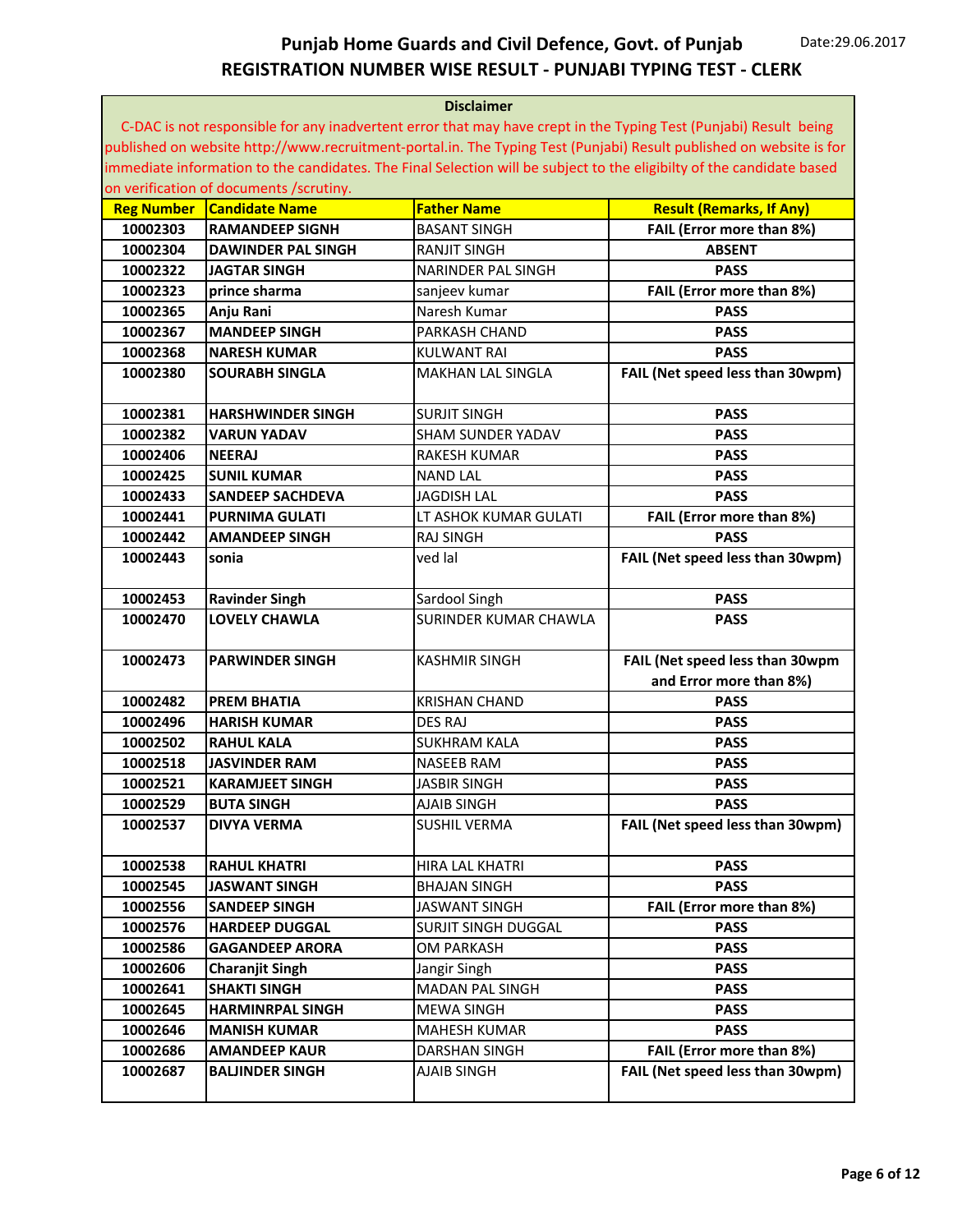| <b>Disclaimer</b>                                                                                                     |  |  |  |
|-----------------------------------------------------------------------------------------------------------------------|--|--|--|
| C-DAC is not responsible for any inadvertent error that may have crept in the Typing Test (Punjabi) Result being      |  |  |  |
| published on website http://www.recruitment-portal.in. The Typing Test (Punjabi) Result published on website is for   |  |  |  |
| immediate information to the candidates. The Final Selection will be subject to the eligibilty of the candidate based |  |  |  |
| on verification of documents /scrutiny.                                                                               |  |  |  |
| <b>Candidate Name</b><br><b>Father Name</b><br><b>Result (Remarks, If Any)</b><br><b>Reg Number</b>                   |  |  |  |
| <b>Yadwinder Singh</b><br>FAIL (Net speed less than 30wpm<br>10002689<br><b>Bhupinder Singh</b>                       |  |  |  |
| and Error more than 8%)                                                                                               |  |  |  |
| 10002697<br>Surinder Kumar<br><b>PASS</b><br><b>Ripu Daman</b>                                                        |  |  |  |
| 10002702<br><b>PASS</b><br><b>Gurtej Singh</b><br>Nachhtar Singh                                                      |  |  |  |
| 10002722<br><b>ASHISH KUMAR</b><br><b>RAGHU NATH</b><br><b>PASS</b>                                                   |  |  |  |
| <b>PASS</b><br>10002727<br><b>Amarjeet Singh</b><br>Late S.Gurbax Singh                                               |  |  |  |
| <b>RENUKA KAUR</b><br><b>LAL CHAND</b><br><b>PASS</b><br>10002742                                                     |  |  |  |
| 10002767<br><b>HARISH CHANDER</b><br><b>SOM NATH</b><br><b>PASS</b>                                                   |  |  |  |
| <b>PASS</b><br>10002783<br><b>Satvir Kaur</b><br>Ajaib Singh                                                          |  |  |  |
| 10002809<br><b>AMIR SINGH</b><br><b>PASS</b><br><b>BALWANT SINGH</b>                                                  |  |  |  |
| 10002832<br><b>GURPREET SINGH</b><br><b>SURINDER SINGH</b><br><b>PASS</b>                                             |  |  |  |
| 10002834<br><b>MEWA SINGH</b><br><b>PASS</b><br><b>NARINDER SINGH</b>                                                 |  |  |  |
| 10002839<br>Rahul<br>Manohar lal<br><b>PASS</b>                                                                       |  |  |  |
| 10002847<br><b>ROHIT KUMAR</b><br><b>SUBHASH CHANDER</b><br><b>PASS</b>                                               |  |  |  |
| 10002848<br><b>ABSENT</b><br><b>Gurpreet singh</b><br>Gurmail singh                                                   |  |  |  |
| SUKHMINDER SINGH<br>10002852<br><b>GURVINDER SINGH</b><br><b>PASS</b>                                                 |  |  |  |
| 10002861<br><b>PASS</b><br><b>AMANDEEP KAUR</b><br><b>TEJA SINGH</b>                                                  |  |  |  |
| 10002872<br><b>RAJ KUMAR</b><br><b>PASS</b><br><b>GOURAV DOOMRA</b>                                                   |  |  |  |
| 10002895<br><b>RAVINDER SINGH</b><br><b>BASAKHA SINGH</b><br><b>ABSENT</b>                                            |  |  |  |
| 10002899<br><b>PARAMPREET SINGH</b><br><b>SATNAM SINGH</b><br><b>ABSENT</b>                                           |  |  |  |
| 10002900<br><b>JAGIR SINGH</b><br><b>PASS</b><br><b>GURPREET KAUR</b>                                                 |  |  |  |
| 10002918<br><b>PASS</b><br><b>MALKEET SINGH</b><br><b>DHARAM SINGH</b>                                                |  |  |  |
| FAIL (Net speed less than 30wpm)<br>10002942<br><b>NEERAJ KUMAR</b><br><b>GOPAL DASS</b>                              |  |  |  |
|                                                                                                                       |  |  |  |
| 10002955<br><b>PASS</b><br><b>Gurvinder Singh</b><br>Jeet Singh                                                       |  |  |  |
| 10002956<br><b>HARPREET SINGH</b><br><b>WALAIT SINGH</b><br><b>PASS</b>                                               |  |  |  |
| 10002958<br>PIARA SINGH<br>FAIL (Error more than 8%)<br><b>GURDEV SINGH</b>                                           |  |  |  |
| 10002963<br><b>NAVJOT KAUR</b><br><b>TEJINDER SINGH</b><br><b>PASS</b>                                                |  |  |  |
| 10002965<br>Harsh Vardhan<br><b>PASS</b><br>Prem Kumar                                                                |  |  |  |
| 10002998<br>PARDEEP SINGH<br><b>PASS</b><br><b>RANDEEP SINGH</b>                                                      |  |  |  |
| 10003000<br><b>HARDEEP SINGH</b><br><b>BALWINDER SINGH</b><br><b>PASS</b>                                             |  |  |  |
| 10003076<br>FAIL (Net speed less than 30wpm)<br><b>RAVNEET KAUR</b><br><b>MOHINDER SINGH</b>                          |  |  |  |
|                                                                                                                       |  |  |  |
| 10003084<br><b>CHHINDERPAL KAUR</b><br>LACHMAN SINGH<br><b>PASS</b>                                                   |  |  |  |
| 10003090<br><b>RANBIR SINGH</b><br>SURINDER SINGH<br><b>ABSENT</b>                                                    |  |  |  |
| 10003122<br>VIKAS<br>MEHAR SINGH<br><b>ABSENT</b>                                                                     |  |  |  |
| 10003136<br><b>PASS</b><br><b>SANDEEP SINGH</b><br><b>GURDEV SINGH</b>                                                |  |  |  |
| 10003137<br><b>PARWINDER SINGH</b><br><b>HARDAM SINGH</b><br><b>PASS</b>                                              |  |  |  |
| 10003145<br><b>SUPANPREET KAUR</b><br><b>SWARAN SINGH</b><br><b>PASS</b>                                              |  |  |  |
| 10003150<br>FAIL (Error more than 8%)<br><b>RUKHSANA</b><br><b>MUNNA LAL</b>                                          |  |  |  |
| 10003152<br><b>SURAT SINGH GILL</b><br><b>KAMALPREET KAUR GILL</b><br><b>ABSENT</b>                                   |  |  |  |
| 10003153<br>Poonam Rani<br>Didar Chand<br><b>PASS</b>                                                                 |  |  |  |
| <b>JASWANT SINGH</b><br>10003176<br><b>GURCHARAN SINGH</b><br><b>PASS</b>                                             |  |  |  |
|                                                                                                                       |  |  |  |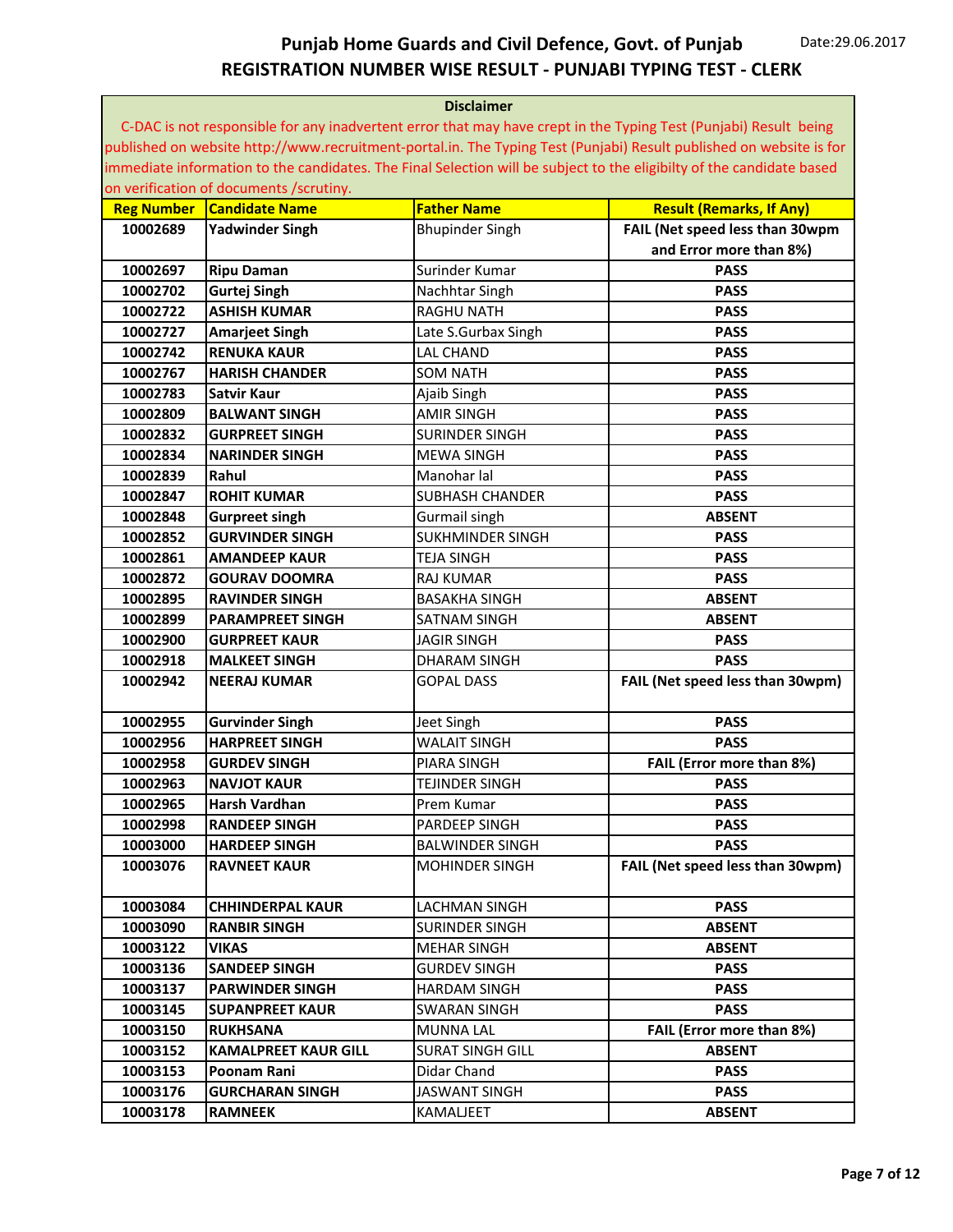|                   | <b>Disclaimer</b>                       |                          |                                                                                                                       |  |
|-------------------|-----------------------------------------|--------------------------|-----------------------------------------------------------------------------------------------------------------------|--|
|                   |                                         |                          | C-DAC is not responsible for any inadvertent error that may have crept in the Typing Test (Punjabi) Result being      |  |
|                   |                                         |                          | published on website http://www.recruitment-portal.in. The Typing Test (Punjabi) Result published on website is for   |  |
|                   |                                         |                          | immediate information to the candidates. The Final Selection will be subject to the eligibilty of the candidate based |  |
|                   | on verification of documents /scrutiny. |                          |                                                                                                                       |  |
| <b>Reg Number</b> | <b>Candidate Name</b>                   | <b>Father Name</b>       | <b>Result (Remarks, If Any)</b>                                                                                       |  |
| 10003184          | <b>VIKAS SINGLA</b>                     | <b>NARESH KUMAR</b>      | <b>PASS</b>                                                                                                           |  |
| 10003193          | <b>NISHANT NARULA</b>                   | <b>RAJ KUMAR NARULA</b>  | <b>PASS</b>                                                                                                           |  |
| 10003197          | <b>GURDEEP SINGH</b>                    | <b>RANJEET SINGH</b>     | FAIL (Net speed less than 30wpm)                                                                                      |  |
|                   |                                         |                          |                                                                                                                       |  |
| 10003255          | <b>HARDEEP LAL</b>                      | <b>PARKASH CHAND</b>     | FAIL (Net speed less than 30wpm                                                                                       |  |
|                   |                                         |                          | and Error more than 8%)                                                                                               |  |
| 10003308          | AMANDEEP SINGH                          | <b>KASHMIR SINGH</b>     | <b>PASS</b>                                                                                                           |  |
| 10003319          | <b>GURDEEP SINGH</b>                    | <b>MALUK SINGH</b>       | <b>PASS</b>                                                                                                           |  |
| 10003322          | <b>RAHUL PRASHAR</b>                    | <b>ASHOK KUMAR</b>       | FAIL (Net speed less than 30wpm)                                                                                      |  |
|                   |                                         |                          |                                                                                                                       |  |
| 10003325          | <b>DAVINDER SINGH</b>                   | <b>RANJIT SINGH</b>      | <b>PASS</b>                                                                                                           |  |
| 10003353          |                                         |                          |                                                                                                                       |  |
|                   | LAKHWINDER SINGH                        | <b>GURJEET SINGH</b>     | FAIL (Error more than 8%)                                                                                             |  |
| 10003355          | <b>KULDEEP KAUR</b>                     | S. RAM SARUP SINGH       | FAIL (Error more than 8%)                                                                                             |  |
| 10003379          | <b>NARINDER SINGH</b>                   | <b>GAJAY SINGH</b>       | <b>PASS</b>                                                                                                           |  |
| 10003381          | <b>RENU BALA</b>                        | <b>JEET SINGH</b>        | <b>PASS</b>                                                                                                           |  |
| 10003394          | <b>LOVEDEEP SINGH</b>                   | <b>DALJEET SINGH</b>     | <b>PASS</b>                                                                                                           |  |
| 10003398          | deepika                                 | Shashi Kumar             | FAIL (Net speed less than 30wpm)                                                                                      |  |
|                   |                                         |                          |                                                                                                                       |  |
| 10003403          | <b>MANJEET SINGH</b>                    | <b>MAKHAN SINGH</b>      | <b>PASS</b>                                                                                                           |  |
| 10003410          | <b>MANDEEP KUMAR</b>                    | <b>SAT PARKASH</b>       | <b>PASS</b>                                                                                                           |  |
| 10003469          | SATWINDER KAUR                          | <b>LATE JAGTAR SINGH</b> | FAIL (Net speed less than 30wpm                                                                                       |  |
|                   |                                         |                          | and Error more than 8%)                                                                                               |  |
| 10003480          | <b>MANOJ KUMAR</b>                      | SH. HUKAM CHAND          | <b>PASS</b>                                                                                                           |  |
| 10003489          | <b>DEEPAK KUMAR</b>                     | <b>KRISHAN LAL</b>       | <b>PASS</b>                                                                                                           |  |
| 10003505          | <b>HARVINDER SINGH</b>                  | <b>BAHADAR SINGH</b>     | <b>PASS</b>                                                                                                           |  |
| 10003509          | REENA RANI                              | <b>SH.MANJIT SINGH</b>   | FAIL (Net speed less than 30wpm)                                                                                      |  |
|                   |                                         |                          |                                                                                                                       |  |
| 10003547          | <b>BUTA SINGH</b>                       | <b>PAKHAR SINGH</b>      | <b>PASS</b>                                                                                                           |  |
| 10003549          | <b>BHAGWANT SINGH</b>                   | <b>JAGDISH BABU</b>      | <b>PASS</b>                                                                                                           |  |
| 10003559          | <b>HARMINDER SINGH</b>                  | DHIRAJ SINGH             | <b>PASS</b>                                                                                                           |  |
| 10003562          | <b>KARMJEET SINGH</b>                   | BHAGAT SINGH             | <b>PASS</b>                                                                                                           |  |
| 10003563          | <b>Sandeep Singh</b>                    | Harbans Singh            | FAIL (Error more than 8%)                                                                                             |  |
| 10003570          | <b>NACHHATAR SINGH</b>                  | DARSHAN SINGH            | FAIL (Net speed less than 30wpm)                                                                                      |  |
|                   |                                         |                          |                                                                                                                       |  |
| 10003574          | <b>DEEPAK KUMAR</b>                     | <b>VINOD KUMAR</b>       | <b>ABSENT</b>                                                                                                         |  |
| 10003584          | <b>SUMIT KUMAR</b>                      | <b>JANAK RAJ</b>         | FAIL (Net speed less than 30wpm                                                                                       |  |
|                   |                                         |                          | and Error more than 8%)                                                                                               |  |
| 10003586          | <b>BIRPAL KAUR</b>                      | <b>RANJIT SINGH</b>      | <b>PASS</b>                                                                                                           |  |
| 10003610          | ASHA                                    | <b>SURINDER RAJ</b>      | FAIL (Net speed less than 30wpm                                                                                       |  |
|                   |                                         |                          | and Error more than 8%)                                                                                               |  |
| 10003611          | <b>RAKESH KUMAR</b>                     | <b>MADAN MOHAN</b>       | <b>PASS</b>                                                                                                           |  |
| 10003633          | <b>VIKRANT KUMAR</b>                    | <b>BHIM SAIN</b>         | FAIL (Error more than 8%)                                                                                             |  |
| 10003659          | <b>POONAM RANI</b>                      | <b>UDHAM CHAND</b>       | FAIL (Net speed less than 30wpm)                                                                                      |  |
|                   |                                         |                          |                                                                                                                       |  |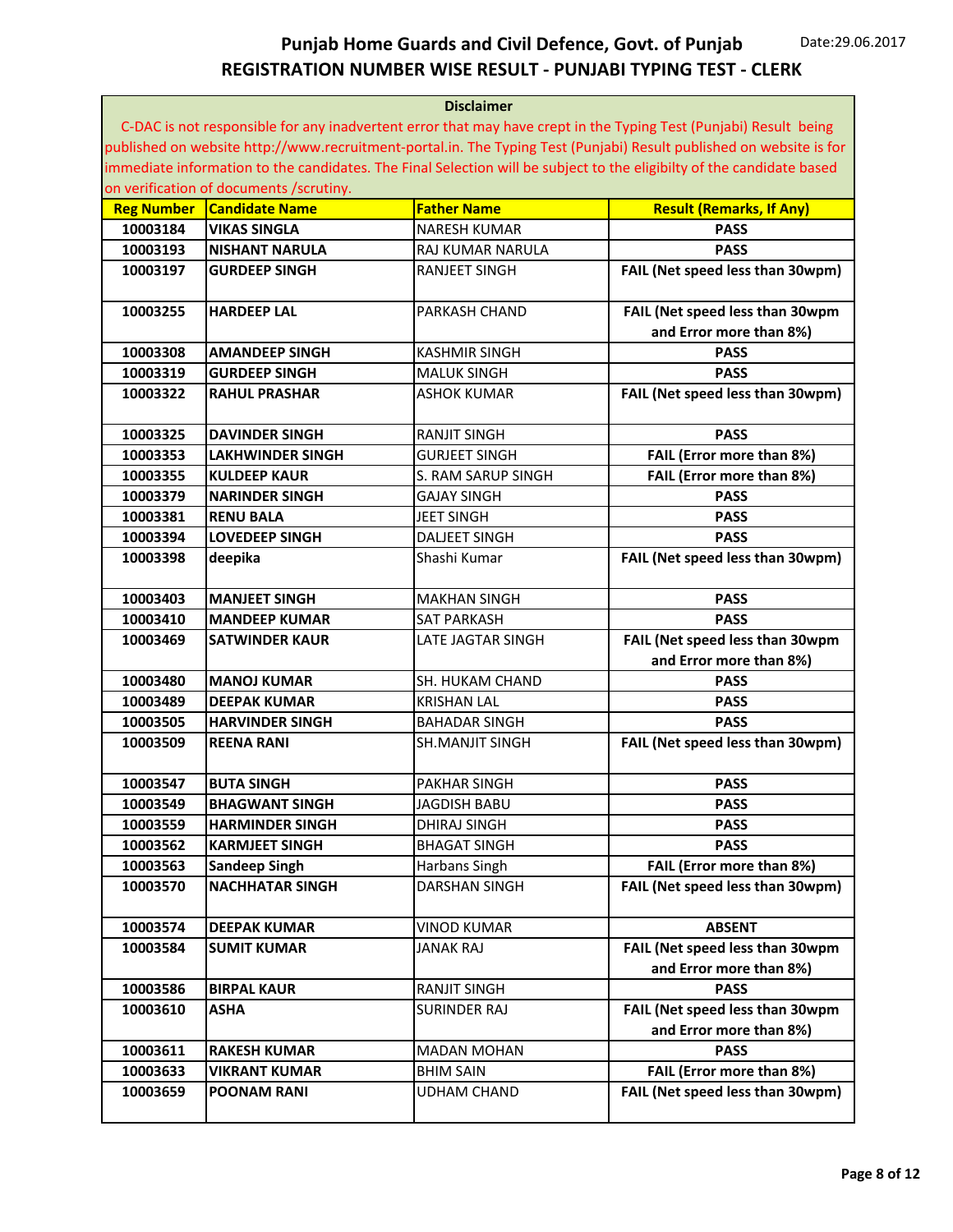| <b>Disclaimer</b> |                                                                                                                  |                        |                                                                                                                       |  |
|-------------------|------------------------------------------------------------------------------------------------------------------|------------------------|-----------------------------------------------------------------------------------------------------------------------|--|
|                   | C-DAC is not responsible for any inadvertent error that may have crept in the Typing Test (Punjabi) Result being |                        |                                                                                                                       |  |
|                   |                                                                                                                  |                        | published on website http://www.recruitment-portal.in. The Typing Test (Punjabi) Result published on website is for   |  |
|                   |                                                                                                                  |                        | immediate information to the candidates. The Final Selection will be subject to the eligibilty of the candidate based |  |
|                   | on verification of documents /scrutiny.                                                                          |                        |                                                                                                                       |  |
| <b>Reg Number</b> | <b>Candidate Name</b>                                                                                            | <b>Father Name</b>     | <b>Result (Remarks, If Any)</b>                                                                                       |  |
| 10003685          | <b>DINKAR SHARMA</b>                                                                                             | RAJINDER PAL SHARMA    | <b>PASS</b>                                                                                                           |  |
| 10003686          | <b>PRABHJOT SINGH</b>                                                                                            | JATINDER SINGH         | FAIL (Net speed less than 30wpm                                                                                       |  |
|                   |                                                                                                                  |                        | and Error more than 8%)                                                                                               |  |
| 10003688          | <b>MANDEEP SINGH</b>                                                                                             | <b>SWARN SINGH</b>     | <b>PASS</b>                                                                                                           |  |
| 10003697          | <b>JYOTI TALWAR</b>                                                                                              | <b>VARINDER ANAND</b>  | <b>PASS</b>                                                                                                           |  |
| 10003700          | <b>KARMJEET SINGH</b>                                                                                            | SHAMINDER SINGH        | <b>PASS</b>                                                                                                           |  |
| 10003716          | <b>RANDHIR SINGH</b>                                                                                             | <b>HARI CHAND</b>      | <b>PASS</b>                                                                                                           |  |
| 10003735          | <b>SHABANA</b>                                                                                                   | SHAFFI MUHAMMAD        | <b>PASS</b>                                                                                                           |  |
| 10003743          | <b>SUKHWINDER SINGH</b>                                                                                          | <b>CHAND SINGH</b>     | <b>PASS</b>                                                                                                           |  |
| 10003749          | <b>ANKUSH</b>                                                                                                    | <b>RAKESH KUMAR</b>    | <b>PASS</b>                                                                                                           |  |
| 10003753          | <b>BALWINDER SINGH</b>                                                                                           | KULDEEP SINGH          | <b>PASS</b>                                                                                                           |  |
| 10003756          | YAKSHIT VINAYAK                                                                                                  | RAMAN VINAYAK          | <b>PASS</b>                                                                                                           |  |
| 10003760          | <b>Chandeep Singh Dhillon</b>                                                                                    | Hardev Singh           | <b>PASS</b>                                                                                                           |  |
| 10003762          | <b>NAVJOT SINGH SIDHU</b>                                                                                        | <b>HARVINDER SINGH</b> | <b>PASS</b>                                                                                                           |  |
| 10003776          | <b>GURDEEP SINGH</b>                                                                                             | <b>JAGDEV SINGH</b>    | <b>PASS</b>                                                                                                           |  |
| 10003865          | <b>PRINCE</b>                                                                                                    | <b>SAT PAL</b>         | <b>PASS</b>                                                                                                           |  |
| 10003877          | <b>AMRITPAL SINGH</b>                                                                                            | <b>DALJEET SINGH</b>   | FAIL (Net speed less than 30wpm)                                                                                      |  |
|                   |                                                                                                                  |                        |                                                                                                                       |  |
| 10003896          | <b>Ravinder Kumar</b>                                                                                            | Nanak Chand            | FAIL (Error more than 8%)                                                                                             |  |
| 10003904          | <b>BABU RAM</b>                                                                                                  | <b>LAL CHAND</b>       | <b>PASS</b>                                                                                                           |  |
| 10003913          | <b>Rohit</b>                                                                                                     | Raj kumar              | FAIL (Net speed less than 30wpm                                                                                       |  |
|                   |                                                                                                                  |                        | and Error more than 8%)                                                                                               |  |
| 10003918          | <b>JAGTAR SINGH</b>                                                                                              | <b>DARSHAN SINGH</b>   | FAIL (Net speed less than 30wpm)                                                                                      |  |
|                   |                                                                                                                  |                        |                                                                                                                       |  |
| 10003928          | <b>NEERAJ KUMAR</b>                                                                                              | PARMOD KUMAR           | <b>PASS</b>                                                                                                           |  |
| 10003938          | <b>JASVIR SINGH</b>                                                                                              | <b>HARBHJAN SINGH</b>  | <b>PASS</b>                                                                                                           |  |
| 10003940          | <b>DALEEP KUMAR</b>                                                                                              | JAGDEESH RAM           | FAIL (Net speed less than 30wpm)                                                                                      |  |
|                   |                                                                                                                  |                        |                                                                                                                       |  |
| 10003954          | <b>KULJIT SINGH</b>                                                                                              | <b>RAM SINGH</b>       | FAIL (Net speed less than 30wpm)                                                                                      |  |
|                   |                                                                                                                  |                        |                                                                                                                       |  |
| 10003967          | <b>JAGDEEP SINGH</b>                                                                                             | JASBIR SINGH           | <b>PASS</b>                                                                                                           |  |
| 10003992          | <b>MANPREET SINGH</b>                                                                                            | JAGTAR SINGH           | <b>PASS</b>                                                                                                           |  |
| 10004000          | <b>KAVITA RANI</b>                                                                                               | <b>SUKHDEV MUKHI</b>   | <b>PASS</b>                                                                                                           |  |
| 10004013          | <b>KEVIN VIRDI</b>                                                                                               | PIARA LAL              | <b>PASS</b>                                                                                                           |  |
| 10004014          | <b>KARAM</b>                                                                                                     | SAT PAL                | <b>PASS</b>                                                                                                           |  |
| 10004031          | <b>ANU</b>                                                                                                       | <b>KRISHAN KUMAR</b>   | <b>PASS</b>                                                                                                           |  |
| 10004048          | <b>RAJNEESH</b>                                                                                                  | <b>KRISHAN KUMAR</b>   | <b>PASS</b>                                                                                                           |  |
| 10004049          | <b>AJAY NEGI</b>                                                                                                 | SURINDER SINGH NEGI    | <b>PASS</b>                                                                                                           |  |
| 10004089          | <b>JASPREET SINGH</b>                                                                                            | <b>HARMEET SINGH</b>   | FAIL (Net speed less than 30wpm)                                                                                      |  |
| 10004106          | <b>Rupinder singh</b>                                                                                            | Gurnaib Singh          | <b>PASS</b>                                                                                                           |  |
| 10004120          | <b>REENA RANI</b>                                                                                                | <b>HARJIT SINGH</b>    | <b>PASS</b>                                                                                                           |  |
| 10004138          | <b>GURPREET SINGH</b>                                                                                            | JAGCHANAN SINGH        | <b>PASS</b>                                                                                                           |  |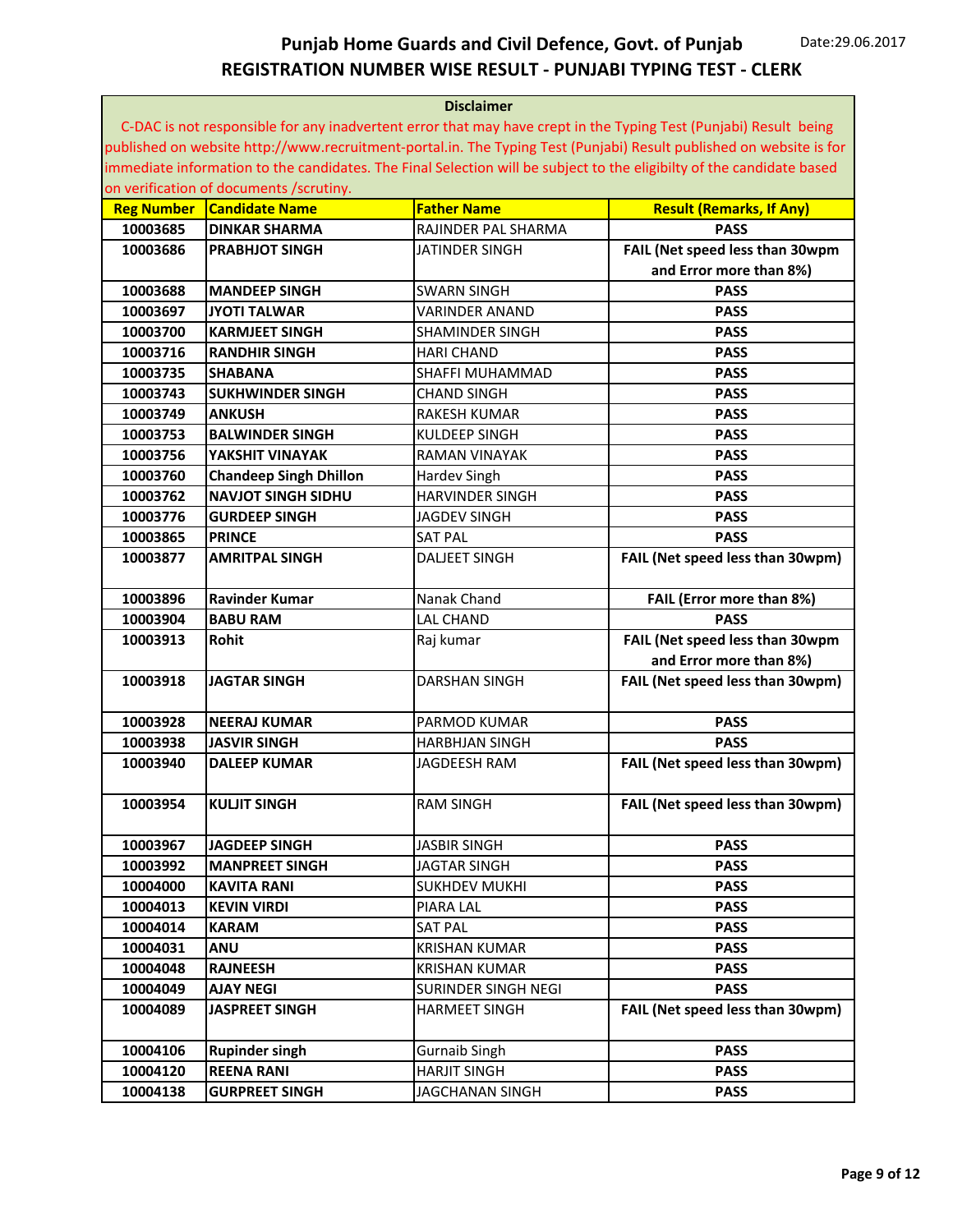|                   | <b>Disclaimer</b>                       |                           |                                                                                                                       |  |
|-------------------|-----------------------------------------|---------------------------|-----------------------------------------------------------------------------------------------------------------------|--|
|                   |                                         |                           | C-DAC is not responsible for any inadvertent error that may have crept in the Typing Test (Punjabi) Result being      |  |
|                   |                                         |                           | published on website http://www.recruitment-portal.in. The Typing Test (Punjabi) Result published on website is for   |  |
|                   |                                         |                           | immediate information to the candidates. The Final Selection will be subject to the eligibilty of the candidate based |  |
|                   | on verification of documents /scrutiny. |                           |                                                                                                                       |  |
| <b>Reg Number</b> | <b>Candidate Name</b>                   | <b>Father Name</b>        | <b>Result (Remarks, If Any)</b>                                                                                       |  |
| 10004154          | <b>HARNOOR SINGH</b>                    | SATWANT SINGH             | FAIL (Net speed less than 30wpm                                                                                       |  |
|                   |                                         |                           | and Error more than 8%)                                                                                               |  |
| 10004159          | <b>Harsimranjeet Singh</b>              | <b>Gurjant Singh</b>      | <b>PASS</b>                                                                                                           |  |
| 10004161          | <b>SIKANDER SINGH</b>                   | <b>SURJIT SINGH</b>       | <b>PASS</b>                                                                                                           |  |
| 10004176          | <b>SUNIL</b>                            | <b>LAL CHAND</b>          | <b>PASS</b>                                                                                                           |  |
| 10004182          | <b>MANPREET SINGH</b>                   | <b>KAKA SINGH</b>         | <b>PASS</b>                                                                                                           |  |
| 10004208          | <b>HARDEEP SINGH</b>                    | <b>HARBHAJAN SINGH</b>    | <b>PASS</b>                                                                                                           |  |
| 10004212          | <b>JASDEEP KAUR</b>                     | <b>MAHINDER SINGH</b>     | <b>PASS</b>                                                                                                           |  |
| 10004235          | <b>Ankush Gilhotra</b>                  | Ravi Kumar Gilhotra       | <b>PASS</b>                                                                                                           |  |
| 10004290          | <b>HAPPY SINGLA</b>                     | <b>RAJ KUMAR</b>          | <b>PASS</b>                                                                                                           |  |
| 10004300          | satnam singh                            | jaspal singh              | <b>PASS</b>                                                                                                           |  |
| 10004310          | <b>MANDEEP SINGH</b>                    | <b>PARMJEET SINGH</b>     | FAIL (Net speed less than 30wpm)                                                                                      |  |
|                   |                                         |                           |                                                                                                                       |  |
| 10004316          | <b>SATPAL</b>                           | <b>KISHORI LAL</b>        | <b>PASS</b>                                                                                                           |  |
| 10004339          | <b>JASLEEN KAUR</b>                     | <b>JASWINDER SINGH</b>    | <b>PASS</b>                                                                                                           |  |
| 10004400          | <b>VIKRAM KHANNA</b>                    | <b>MAHAVIR PARSAD</b>     | FAIL (Net speed less than 30wpm)                                                                                      |  |
|                   |                                         |                           |                                                                                                                       |  |
| 10004420          | <b>VIJAY KUMAR GOYAL</b>                | PREM CHAND                | <b>PASS</b>                                                                                                           |  |
| 10004421          | <b>KULBEER KAUR</b>                     | <b>BHAG SINGH</b>         | FAIL (Error more than 8%)                                                                                             |  |
| 10004445          | <b>DHARM PAL</b>                        | <b>MANOHAR SINGH</b>      | <b>PASS</b>                                                                                                           |  |
| 10004451          | <b>JASPREET KAUR</b>                    | <b>HARJINDER SINGH</b>    | <b>PASS</b>                                                                                                           |  |
| 10004453          | <b>SANDEEP KUMAR</b>                    | <b>MADAN LAL</b>          | FAIL (Net speed less than 30wpm)                                                                                      |  |
|                   |                                         |                           |                                                                                                                       |  |
| 10004491          | <b>DEEN DYAL SABHARWAL</b>              | <b>SUSHIL SABHARWAL</b>   | <b>PASS</b>                                                                                                           |  |
| 10004493          | <b>Khuswant singh</b>                   | Balwinder singh           | <b>PASS</b>                                                                                                           |  |
| 10004514          | <b>NAVEEN MALHOTRA</b>                  | SHIV CHAND MALHOTRA       | <b>PASS</b>                                                                                                           |  |
| 10004520          | <b>ANIL TYAGI</b>                       | <b>RAM BABU</b>           | <b>PASS</b>                                                                                                           |  |
| 10004521          | <b>NAVDEEP SINGH GILL</b>               | <b>SUKHDEV SINGH GILL</b> | FAIL (Net speed less than 30wpm                                                                                       |  |
|                   |                                         |                           | and Error more than 8%)                                                                                               |  |
| 10004523          | <b>JASINDER SINGH</b>                   | <b>BHUPINDER SINGH</b>    | <b>PASS</b>                                                                                                           |  |
| 10004532          | <b>GAGANDEEP</b>                        | <b>BALWINDER SINGH</b>    | <b>PASS</b>                                                                                                           |  |
| 10004563          | <b>Jaswant Singh</b>                    | Kaur Singh                | FAIL (Net speed less than 30wpm)                                                                                      |  |
|                   |                                         |                           |                                                                                                                       |  |
| 10004564          | <b>GAGANDEEP SINGH</b>                  | <b>HANSA SINGH</b>        | <b>PASS</b>                                                                                                           |  |
| 10004570          | <b>SAJAN KUMAR</b>                      | <b>KULWANT RAI</b>        | <b>PASS</b>                                                                                                           |  |
| 10004574          | <b>KRISHNA RANI</b>                     | <b>TIKKA SINGH</b>        | FAIL (Error more than 8%)                                                                                             |  |
| 10004583          | <b>PARDOSH SINGH</b>                    | <b>BHOJ SINGH</b>         | <b>PASS</b>                                                                                                           |  |
| 10004585          | <b>AMIT SACHDEVA</b>                    | <b>VED PARKASH</b>        | FAIL (Net speed less than 30wpm)                                                                                      |  |
|                   |                                         |                           |                                                                                                                       |  |
| 10004601          | Gaurav kumar                            | narinder kumar            | <b>PASS</b>                                                                                                           |  |
| 10004609          | <b>MANDEEP SINGH</b>                    | JASPAL SINGH              | <b>PASS</b>                                                                                                           |  |
| 10004632          | <b>HEMASHU KAMBOJ</b>                   | RAMESH KUMAR              | <b>PASS</b>                                                                                                           |  |
| 10004634          | <b>JASVIR KAUR</b>                      | S. MOHINDER SINGH         | FAIL (Net speed less than 30wpm)                                                                                      |  |
|                   |                                         |                           |                                                                                                                       |  |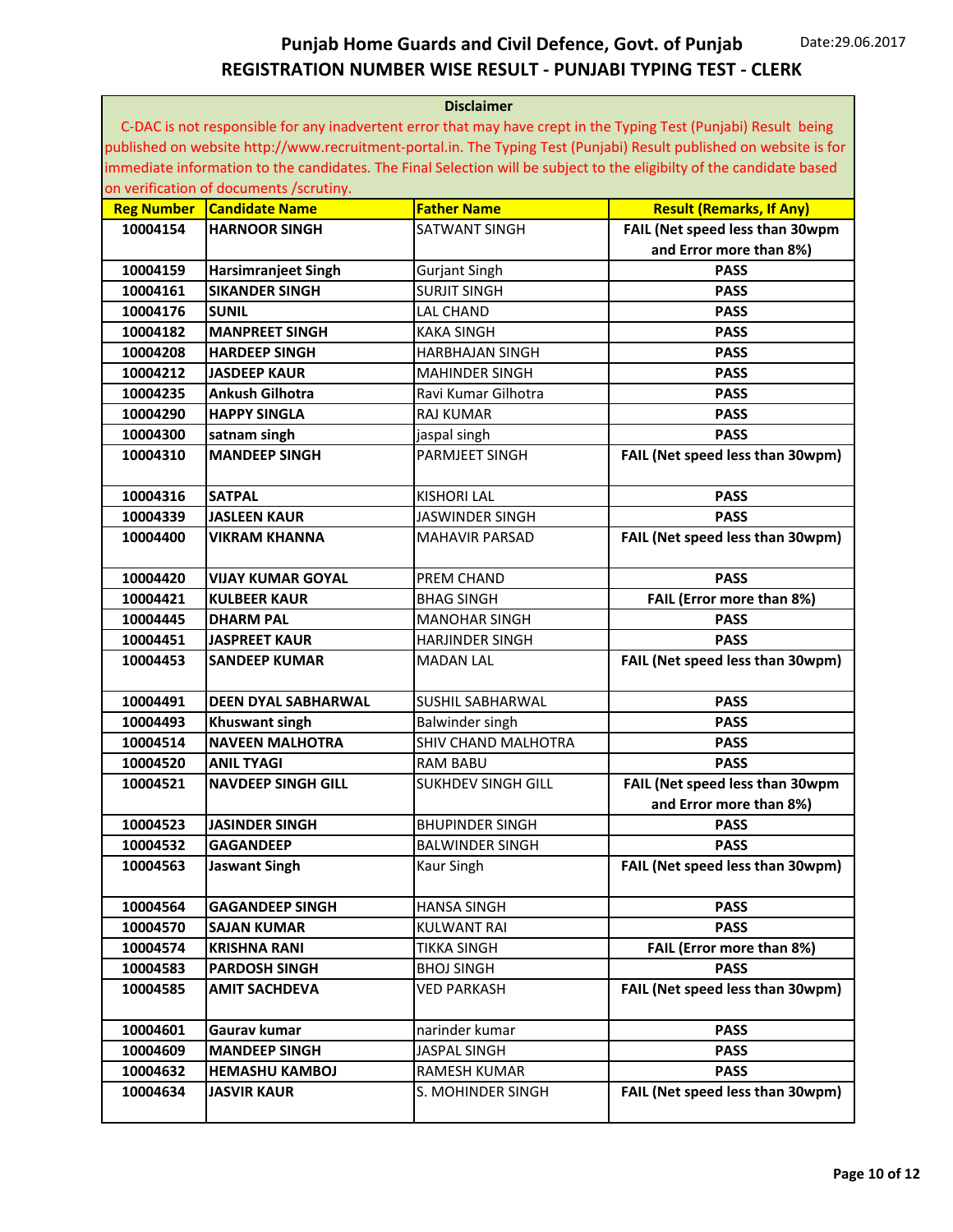| <b>Disclaimer</b> |                                         |                         |                                                                                                                       |
|-------------------|-----------------------------------------|-------------------------|-----------------------------------------------------------------------------------------------------------------------|
|                   |                                         |                         | C-DAC is not responsible for any inadvertent error that may have crept in the Typing Test (Punjabi) Result being      |
|                   |                                         |                         | published on website http://www.recruitment-portal.in. The Typing Test (Punjabi) Result published on website is for   |
|                   |                                         |                         | immediate information to the candidates. The Final Selection will be subject to the eligibilty of the candidate based |
|                   | on verification of documents /scrutiny. |                         |                                                                                                                       |
| <b>Reg Number</b> | <b>Candidate Name</b>                   | <b>Father Name</b>      | <b>Result (Remarks, If Any)</b>                                                                                       |
| 10004643          | <b>HEM RAJ</b>                          | <b>BHAN CHAND</b>       | <b>ABSENT</b>                                                                                                         |
| 10004657          | <b>SUNAINA SHARMA</b>                   | RAMESH KUMAR            | <b>PASS</b>                                                                                                           |
| 10004672          | <b>LOVEPREET</b>                        | PRITAM SINGH            | <b>ABSENT</b>                                                                                                         |
| 10004673          | <b>MEENAKSHI</b>                        | <b>KISHORI LAL</b>      | <b>PASS</b>                                                                                                           |
| 10004687          | <b>PRABHJOT KAUR</b>                    | <b>JARNAIL SINGH</b>    | <b>PASS</b>                                                                                                           |
| 10004722          | <b>DIVYA SHANKAR</b>                    | <b>GOPAL DASS</b>       | <b>PASS</b>                                                                                                           |
| 10004731          | <b>DAVINDER SINGH</b>                   | <b>PARMJIT SINGH</b>    | FAIL (Net speed less than 30wpm                                                                                       |
|                   |                                         |                         | and Error more than 8%)                                                                                               |
| 10004735          | <b>PARAMJEET KUMAR</b>                  | <b>RATTAN DASS</b>      | FAIL (Net speed less than 30wpm)                                                                                      |
|                   |                                         |                         |                                                                                                                       |
| 10004743          | <b>ASHISH KUMAR</b>                     | <b>RAMESH KUMAR</b>     | <b>PASS</b>                                                                                                           |
| 10004784          | <b>TARSEM KUMAR</b>                     | <b>ASHOK KUMAR</b>      | <b>PASS</b>                                                                                                           |
| 10004811          | <b>VIKRAMJIT SINGH</b>                  | <b>CHET SINGH</b>       | <b>PASS</b>                                                                                                           |
| 10004831          | <b>BALJINDER SINGH</b>                  | <b>BIKKAR SINGH</b>     | <b>PASS</b>                                                                                                           |
| 10004845          | <b>MALKEET SINGH</b>                    | <b>DLER SINGH</b>       | FAIL (Net speed less than 30wpm)                                                                                      |
|                   |                                         |                         |                                                                                                                       |
| 10004847          | <b>GURMEET SINGH</b>                    | <b>GIAN SINGH</b>       | <b>PASS</b>                                                                                                           |
| 10004850          | <b>PARMJEET SINGH</b>                   | <b>HARBHAJAN SINGH</b>  | <b>PASS</b>                                                                                                           |
| 10004852          | <b>IQBAL SINGH</b>                      | <b>RANJIT SINGH</b>     | <b>ABSENT</b>                                                                                                         |
| 10004883          | <b>KAMAL KISHORE KRALL</b>              | <b>ASHWANI KRALL</b>    | FAIL (Net speed less than 30wpm                                                                                       |
|                   |                                         |                         | and Error more than 8%)                                                                                               |
| 10004886          | <b>KULWINDER SINGH</b>                  | <b>DIDAR SINGH</b>      | <b>PASS</b>                                                                                                           |
| 10004898          | NEERAJ KUMAR SINGLA                     | <b>BHIM SAIN SINGLA</b> | FAIL (Net speed less than 30wpm                                                                                       |
|                   |                                         |                         | and Error more than 8%)                                                                                               |
| 10004905          | <b>IONAM</b>                            | <b>ASHOK KUMAR</b>      | <b>PASS</b>                                                                                                           |
| 10004927          | <b>MONICA</b>                           | <b>CHANAN SINGH</b>     | <b>PASS</b>                                                                                                           |
| 10004968          | <b>ANIL KUMAR</b>                       | CHANDAR BHAN            | FAIL (Net speed less than 30wpm                                                                                       |
|                   |                                         |                         | and Error more than 8%)                                                                                               |
| 10004981          | <b>AMANDEEP KAUR</b>                    | <b>AMRIK SINGH</b>      | <b>PASS</b>                                                                                                           |
| 10004993          | <b>BINDER SINGH</b>                     | <b>BALVIR SINGH</b>     | <b>PASS</b>                                                                                                           |
| 10005019          | <b>Paras Talwar</b>                     | Parshotam Lal           | <b>PASS</b>                                                                                                           |
| 10005027          | <b>RAJBIR SINGH</b>                     | SATNAM SINGH            | FAIL (Net speed less than 30wpm)                                                                                      |
|                   |                                         |                         |                                                                                                                       |
| 10005051          | <b>RAMANDEEP KAUR</b>                   | <b>SUKHVIR SINGH</b>    | <b>ABSENT</b>                                                                                                         |
| 10005059          | <b>SHAVINDER SINGH</b>                  | <b>BALRAJ SINGH</b>     | <b>PASS</b>                                                                                                           |
| 10005076          | <b>Harpreet Singh</b>                   | Gurbhej Singh           | <b>PASS</b>                                                                                                           |
| 10005082          | <b>RAJEEV KUMAR</b>                     | RANDHIR KUMAR           | <b>PASS</b>                                                                                                           |
| 10005098          | <b>RAMIT MITTAL</b>                     | <b>SURESH KUMAR</b>     | FAIL (Net speed less than 30wpm)                                                                                      |
|                   |                                         |                         |                                                                                                                       |
| 10005103          | <b>GURLAL SINGH</b>                     | PARTAP SINGH            | <b>PASS</b>                                                                                                           |
| 10005118          | <b>JAGDEEP SINGH</b>                    | <b>BALJIT SINGH</b>     | FAIL (Net speed less than 30wpm                                                                                       |
|                   |                                         |                         | and Error more than 8%)                                                                                               |
| 10005130          | <b>SIMRANJEET KAUR</b>                  | <b>MALKIAT SINGH</b>    | <b>PASS</b>                                                                                                           |
| 10005138          | <b>GAURAV</b>                           | <b>VIJAY KUMAR</b>      | <b>PASS</b>                                                                                                           |